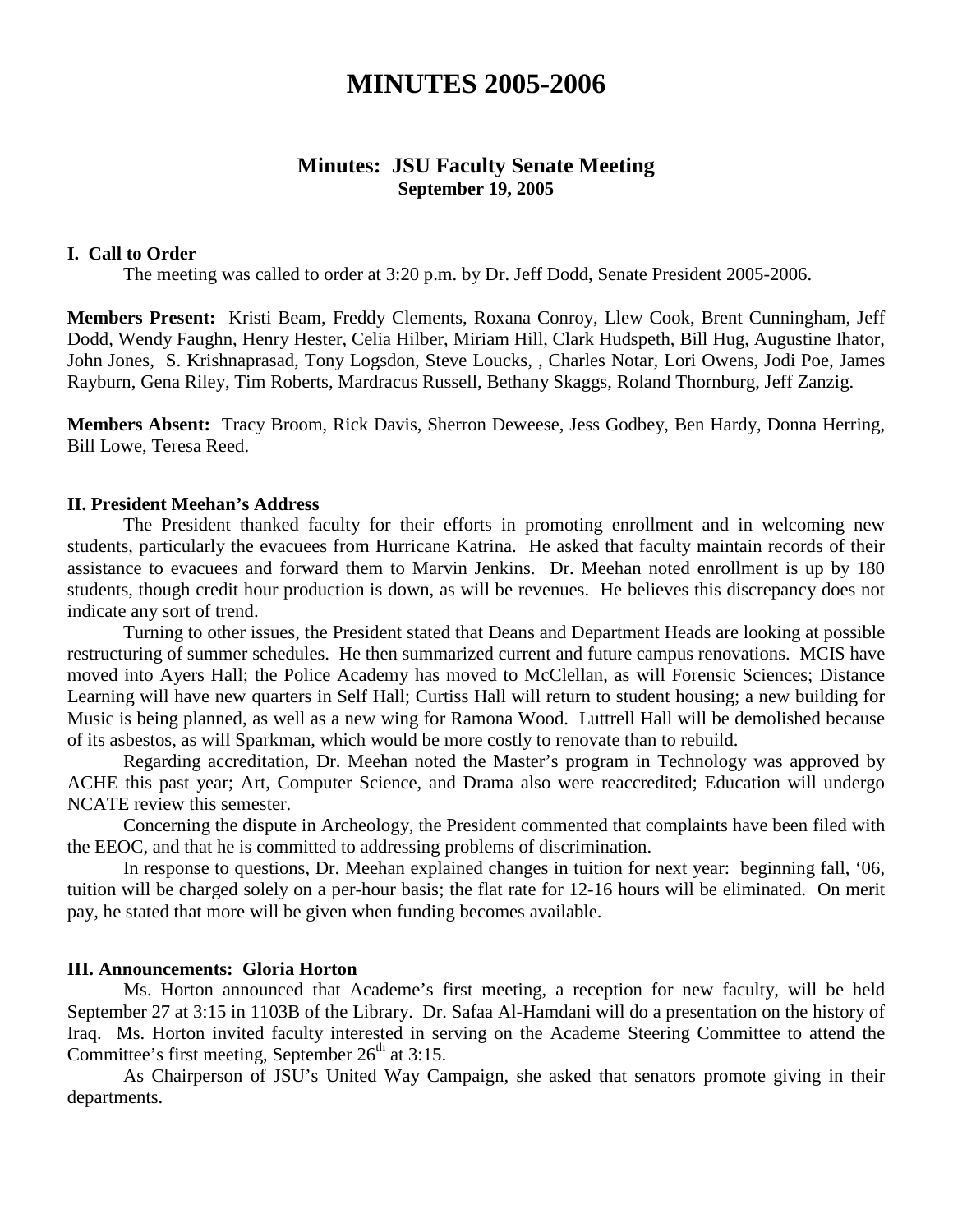### **IV. Approval of Minutes**

Minutes from the Senate's May meeting were approved without change. Dr. Dodd announced that current minutes, as well as archived minutes, are posted on the Senate website. There is also an ongoing effort to post past Senate resolutions and reports.

### **V. President's Report**

Dr. Dodd addressed various issues:

He asked that Senators fill out and return a survey of membership on University committees; the data derived from the surveys will enable the Senators to participate more efficiently in the activities of these committees.

The summer meeting of the Board of Trustees was uneventful.

Dr. Turner has asked the Senate for suggestions concerning revisions and/or corrections to the Faculty Handbook, and that Senators convey the request to their respective departments.

Because the Faculty Research Grant process is changing and this is a transitional year, there will be no official call for applications in AY 2005-2006. Dr. Turner asks that faculty who wish to apply this year contact their deans. Her office will work them to have applications reviewed and to provide funding.

Faculty may now apply for professional development leave for May term, as well as for fall and spring terms; applications for professional development leave are due October  $15<sup>th</sup>$ .

### **VI. Committee Reports**

Admissions and Scholarship – no report

Elections–a census of departments will be taken to ensure that all departments are fairly represented on the Senate.

Honors – call for nominations for emeriti faculty has gone out.

Policies – no report

Welfare – no report

Political Relations – information as to membership of this new committee will be forthcoming.

#### **VII. Old Business**

Dr. Dodd distributed a 2001 Senate report on recruitment and retention of new faculty, and asked that Senators review its recommendations. These may be helpful in attracting and maintaining faculty, particularly from minorities.

Concerns over prayer at University functions, an issue the Senate addressed this past year, again were raised. Recent complaints have emerged regarding separation of Church and State, reference to specific deities, and prayer at departmental gatherings. Following discussion, the Senate voted to send the issue to the Welfare Committee.

#### **VIII. New Business**

Dr. Dodd informed senators that President Meehan has approved criminal background checks for all potential JSU employees; Dr. Turner requests comment on the policy from the Senate and from faculty. Dr. Dodd asked that Senators review it and take it to their departments.

Senator Llew Cook, from History, recommended that the Senate initiate development of a Universitywide recycling program. After discussion, the Senate moved to form an *ad hoc* committee to pursue the possibility; Senator Steve Loucks, from Art, will serve as chair.

Two questions were raised as the meeting concluded: the first involved University policy on tenure and promotion and the newly approved checklist. Dr. Dodd responded that these will be topics for Dr. Turner, when she addresses the Senate next month.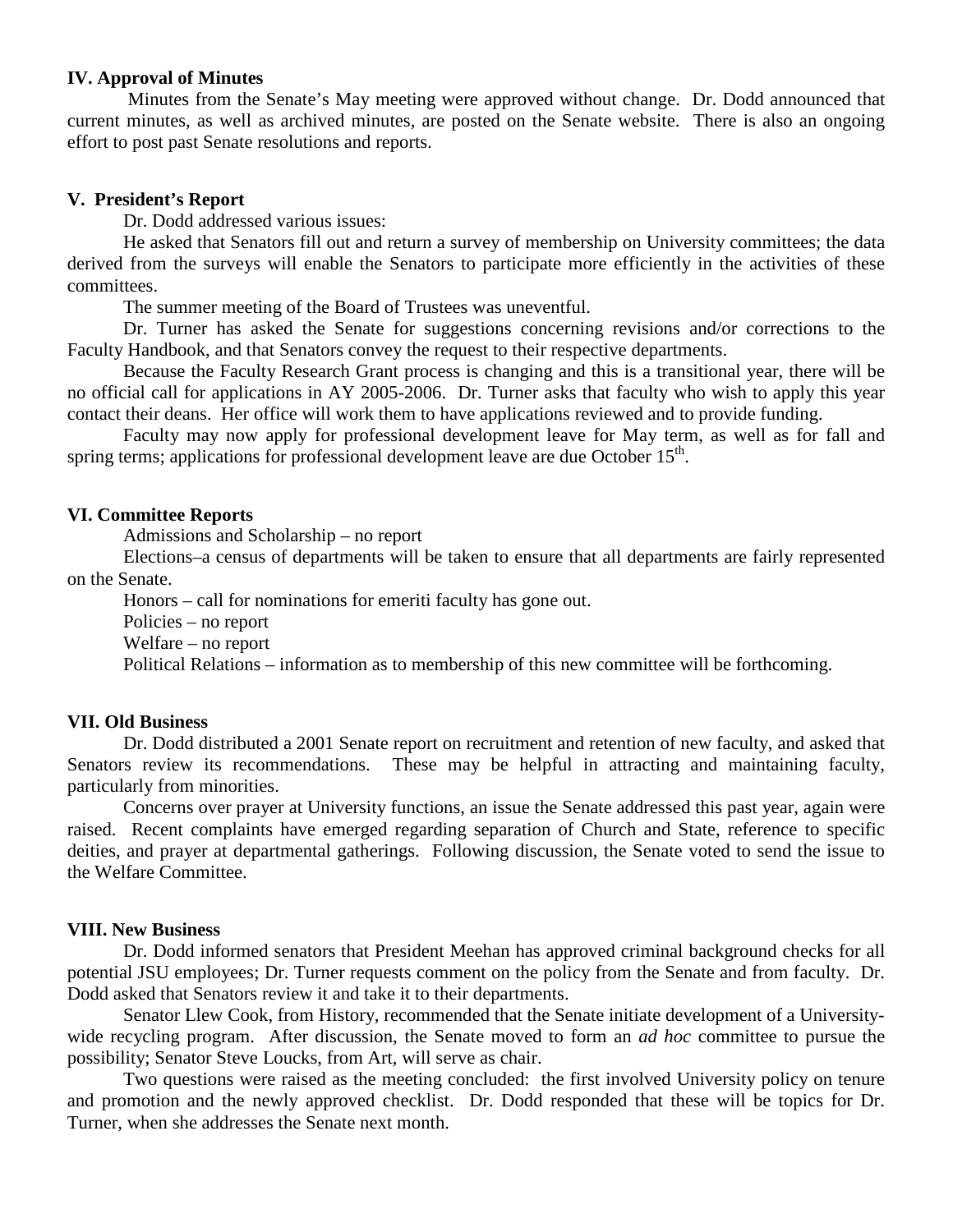The second pertained to summer teaching: can faculty teach two classes in a single summer term? The prevailing assumption is that one may do so, receiving full pay for one course and adjunct pay for the other; Dr. Dodd will ask Dr. Turner for a definitive answer.

### **IX. Adjournment**

The meeting was adjourned at 4:50 p.m.

# **Minutes: JSU Faculty Senate Meeting October 10, 2005**

### **I. Call to Order**

The meeting was called to order at 3:20 p.m.

**Members Present:** Freddy Clements, Roxana Conroy, Brett Cunningham, Rick Davis, Sherron Deweese, Jeff Dodd, Wendy Faughn, Henry Hester, Celia Hilber, Miriam Hill, Clark Hudspeth, Bill Hug, Augustine Ihator, John Jones, S. Krishnaprasad, Tony Logsdon, Steve Loucks, Bill Lowe, Charles Notar, Lori Owens, Jodi Poe, James Rayburn, Teresa Reed, Tim Roberts, Mardracus Russell, Bethany Skaggs, Roland Thornburg, Jeff Zanzig.

**Members Absent:** Kristi Beam, Tracy Broom, Llew Cook, Jess Godbey, Ben Hardy, Donna Herring, Gena Riley,

## **II. Dr. Turner's Address**

Dr. Dodd thanked Dr. Rebecca Turner, Vice President for Academic and Student Affairs, for speaking to the Senate. Dr. Turner expressed her appreciation to Dr. Dodd for his hard work and openness in their dialogue, to Senators for their efforts in representing faculty, to faculty for getting the year off to a smooth start. She remarked that fewer complaints have come to her office concerning parking this year, which may be the result of effective class scheduling.

In the course of her presentation, Dr. Turner touched on a various points. The 39 new faculty coming this year to the University represent a record number. Accreditation of the Bachelor's and Master's programs in Nursing has been reaffirmed. NCATE representatives will arrive November  $6<sup>th</sup>$  to evaluate our Education programs for reaffirmation. The Master's programs in Nursing and and in Systems and Software Design will undergo postimplementation review by ACHE during its December  $16<sup>th</sup>$  meeting. Three curricula are currently pursuing accreditation: Communication, Public Administration, and Counseling; Dr. Turner noted that all are in the early stages of their respective accreditation processes, which may take three to five years.

The Vice President provided Senators an update on campus facilities. In November, Distance Education will move from Curtiss Hall to the Self Hall offices formerly occupied by Technology. In January, multiple relocates are scheduled. The State Forensics Sciences facility, currently in Brewer Hall, will be housed in McClellan Building 131. Graduate Studies will move from Curtiss to the third floor of Bibb Graves; the Office of Assessment will go from Curtiss to Bibb Graves' second floor, occupying space with the Office of Institutional Effectiveness. Various Institutional Advancement offices, including the News Bureau, will move to Bibb Graves' third floor, while Political Science and Public Administration will relocate from Curtiss to Brewer Hall's second floor. Purchasing, Accounts Payable and Receivable will go from the first floor of Bibb Graves to the third, enabling Housing and Financial Aid to expand on the first floor.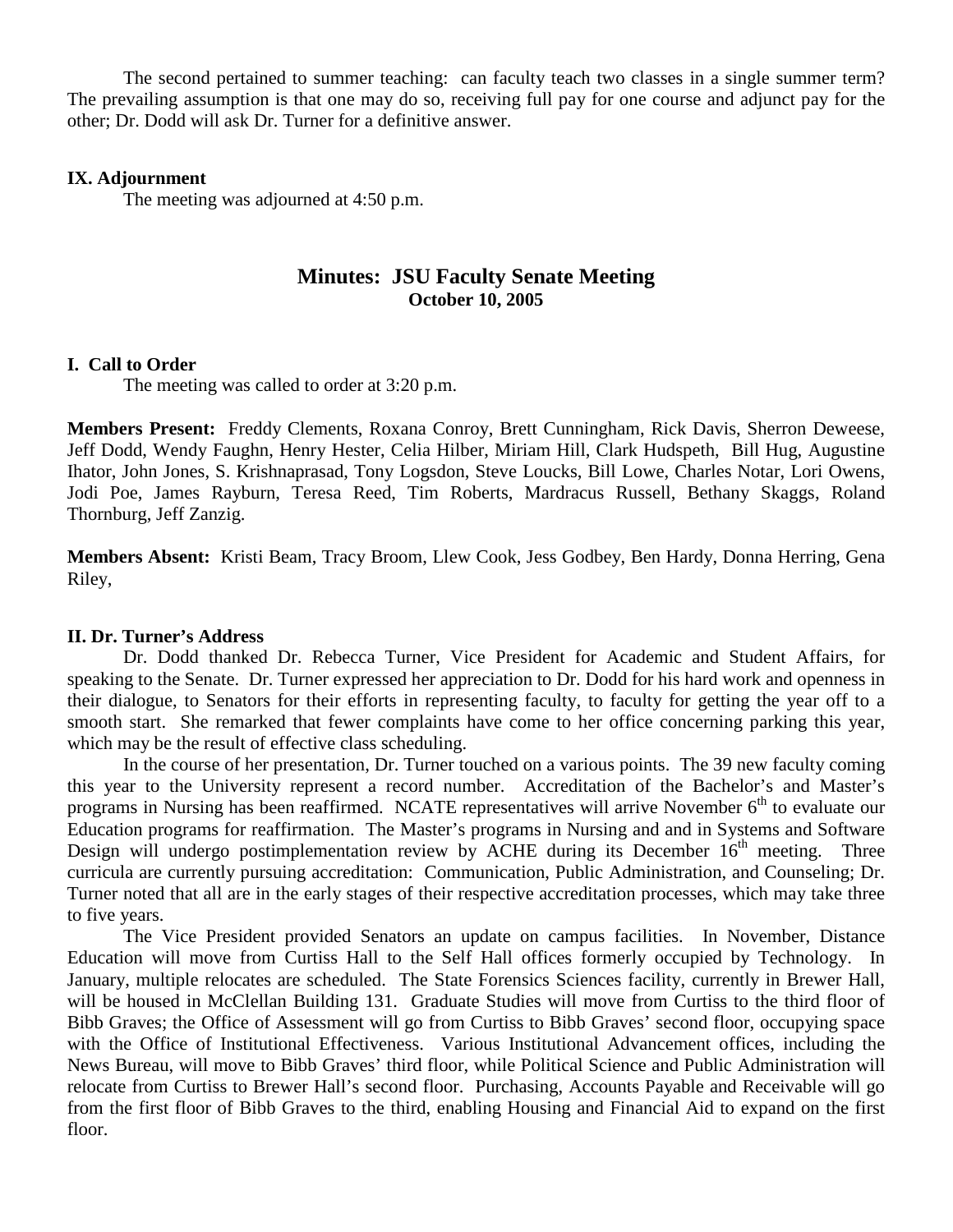In fall, 2006, Curtiss again will become student housing. An Art annex, to house Photography, Graphic Design, Drawing, and Sculpture, is also scheduled for construction in 2006; it will be located behind Mason Hall. That same year, elevators and restrooms for handicapped individuals are to be built in Bibb Graves. Dr. Turner expressed concern over high rates of humidity in Martin Hall: dehumidification, air purification and air quality testing all are underway.

Turning to faculty and student affairs, Dr. Turner noted that she is preparing a proposal to increase adjunct pay; this would affect overloads and Distance Education compensation as well. She hopes that the increase will take effect in 2006-2007. Concerning the University's Distance Education program, the Vice President has asked Deans to work with Dr. Frank King, Director of Distance Education, to expand DE offerings in those disciplines wherein DE pedagogy is particularly effective. Dr. Turner commented that more of our students are working, both part- and full-time, and we need to address their needs. She noted that the Trustees are scheduled to meet Monday, October 17<sup>th</sup>, and will act on President Meehan's recommendation of a four percent raise for faculty and staff. Finally, Dr. Turner described her intentions to develop a single contract for faculty employment; this would consolidate the four contracts currently in use. Plans call for pilot implementation in one college during spring, with implementation across the University in summer.

Following her address, the Vice President took questions from senators. She was asked to comment on the recently released form requiring two refereed articles or equivalents if faculty are to be considered for tenure and/or promotion. Dr. Turner stated that the form and the policy were solely intended to assist tenuretrack faculty and their department heads in conducting the third year review. The information will be helpful to the faculty member and to the department head in evaluating the faculty member's progress toward fulfilling tenure and promotion criteria. She expressed her appreciation to Dr. Dodd for his memo conveying his suggestions and those of the Senate's Executive Committee about the policy's implementation and the form's wording. She will share these suggestions with the Deans' Council.

The question of whether faculty could teach two courses in a single summer term was raised. According to the Vice President, the *Faculty Handbook* makes no prescriptions regarding summer teaching schedules; however, University policy allows a summer maximum of seven thirty-seconds (7/32) of annual salary. Dr. Turner noted that summer scheduling is currently under committee review; eliminating Friday classes is one possibility. She expects a proposal from the committee soon.

Asked about percentages of new faculty in newly-created positions versus current positions, Dr. Turner stated that while some positions were new, the majority were current.

Following these questions, Dr. Dodd expressed the Senate's appreciation to the Vice President for her address.

#### **III. Approval of Minutes**

Minutes from the Senate's September meeting were approved without change. Dr. Dodd reminded Senators that October minutes would soon be posted on the Senate website.

#### **IV. President's Report**

Dr. Dodd addressed various issues:

Dr. Turner has asked Randy Harper, Head of the Data Systems Management Division, to put the University's *Policies and Procedures Manual* online.

The fall meeting of ACUFP will be held November  $4<sup>th</sup>$  in Tuscaloosa. The gathering represents an important opportunity for faculty senate presidents across the state to share ideas, issues, questions. Dr. Dodd asked Senators for concerns, questions to be taken to the meeting.

He has spoken with Karen Davis, Director of Human Resources, regarding criminal background checks on potential faculty. According to Ms. Davis, the check is limited to the previous five years; the process will be conducted not by UPD, but by a reputable outside vendor, NAPS, employed in this capacity by many universities. Candidates do sign a release. Ms. Davis welcomes questions about the policy.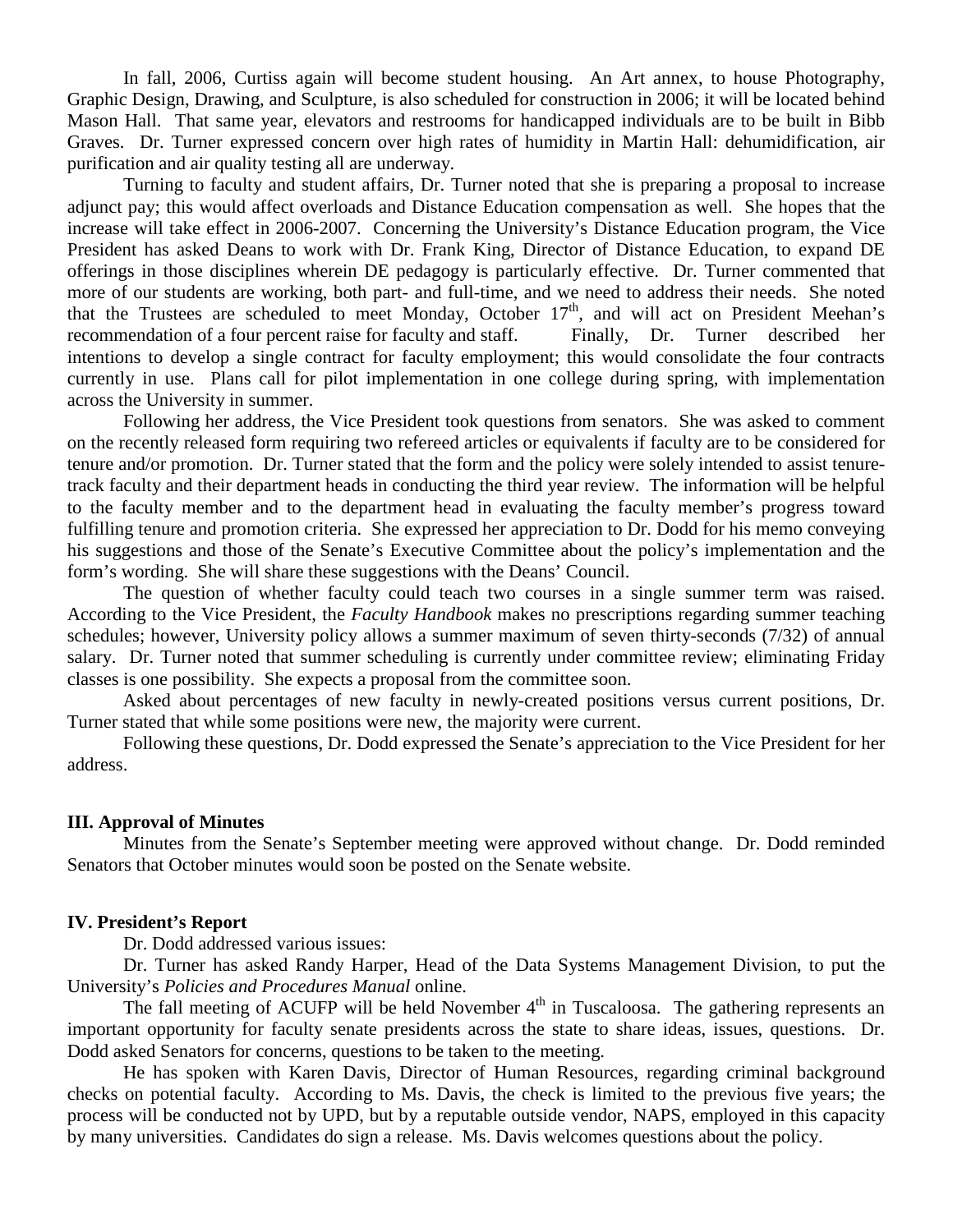Senators raised two concerns. When in the hiring process is the check conducted? And, since commission of certain crimes would, regardless of time frame, eliminate a candidate, what is the rationale for the five year limit? Dr. Dodd will pursue these questions with Ms. Davis.

## **V. Committee Reports**

- A. Admissions and Scholarship no report
- B. Elections no report
- C. Honors no report
- D. Policies no report
- E. Welfare no report

F. Political Relations -- Committee Chair Rick Davis outlined the makeup of the Committee. Dr. Lori Owens, from Political Science, and Mr. Justin Lord, from the SGA, have agreed to serve; Dr. Davis intends to recruit members from alumni, and from athletics as well.

G. *Ad Hoc* Committee on Recycling – Committee Chair Steve Loucks has met with George Lord, Head of Physical Plant, to discuss possible implementation of the program. According to Mr. Lord, requiring additional work of the cleaning staff would be unfair, so faculty will be responsible for much of the recycling process, such as moving cans and paper to appropriate bins. Loucks also has scheduled a meeting with Joe Whitmore, Director of Special Services, who had worked on an earlier recycling program.

I. Executive Committee – no report

#### **VI. Old Business**

Dr. Dodd asked the Senate to consider once again the report on Distance Education. Though approved unanimously by the Senate in '04-'05, revisions have since been made to address concerns raised by Dr. Frank King, Director of the Office of Distance Education.

Bill Hug, last year's Chair of the Admissions and Scholarship Committee, which prepared the report, outlined the revisions. Besides addition of new facts–dates, website addresses, technological advances in our Distance Education program–two larger changes were made. The Director of Distance Education is identified as a level III position in the University administrative structure; level III administrators are not involved in making academic policy. Recommendation Seven, which advocated administrative controls on local students taking DE classes, has been revised to emphasize academic advisement as the means to this purpose.

Dr. Dodd asked Senators to review the report, share it with their departments, and be prepared to act on it in November.

He also reminded the Senate of the 2001 Report on Faculty Recruitment and Retention, distributed at September's meeting, and urged Senators to review it in preparation for discussing its recommendations next month.

#### **VII. New Business**

Concerns were raised over the massive amount of junk email faculty receive, and measures to deal with it. Senators suggested that Computer Services can install software to reduce or eliminate such material.

#### **VIII. Adjournment**

The meeting was adjourned at 4:45.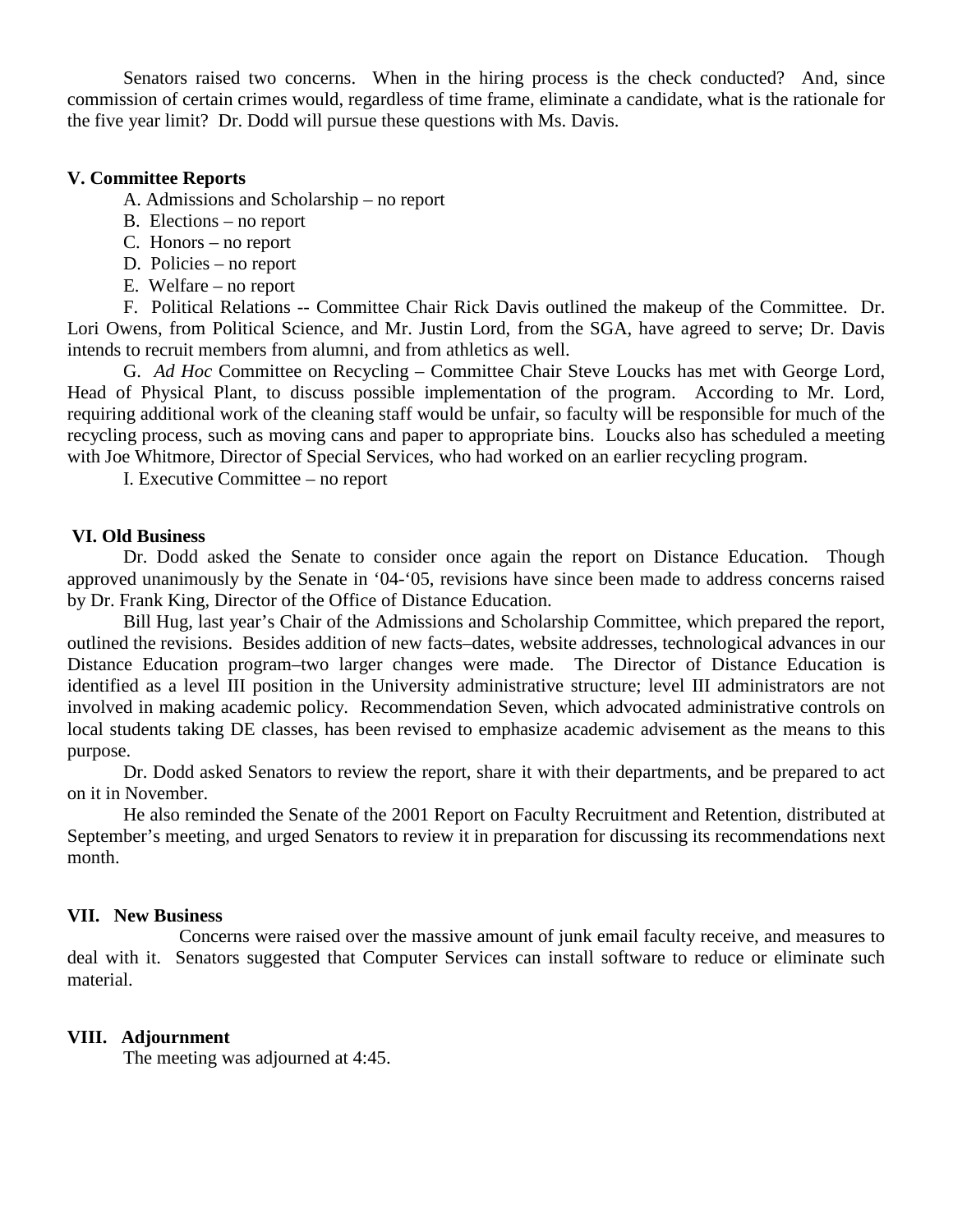# **Minutes: JSU Faculty Senate Meeting November 14, 2005**

#### **I. CALL TO ORDER:**

The meeting was convened at 3:19 p.m.

**Members Present:** Roxanna Conroy, Llew Cook, Brent Cunningham, Jeff Dodd, Henry Hester, Miriam Hill, Clark Hudspeth, Bill Hug, Augustine Ihator, John Jones, S. Krishnaprasad, Steve Loucks, Charles Notar, Lori Owens, Jodi Poe, Teresa Reed, Gena Riley, Mardracus Russell, Bethany Skaggs.

**Members Absent:** Kristi Beam, Tracy Broom, Freddy Clements, Rick Davis, Sherron Deweese, Wendy Faughn, Celia Hilber, Jess Godbey, Ben Hardy, Donna Herring, Tony Logsdon, Bill Lowe, James Rayburn, Tim Roberts, Roland Thornburg, Jeff Zanzig.

#### **II. GORDON STONE'S PRESENTATION**

Mr. Stone, from the Higher Education Partnership, provided an overview of higher education's current situation in state politics. Alabama's economy has grown by 6.3 %, due largely to growth in the state's automotive industry; however, we lag behind economic development across the Southeast, which measures 14%. Though the Education Trust Fund presently contains six hundred million dollars, many constituencies will be fighting for a portion. Most significantly, the State Board of Education has asked for three hundred seventy million. While Stone expects that this amount will not be apportioned, SBE will probably receive about sixty percent of the request.

For Higher Education to receive its fair share, university personnel across the state must be active themselves and in recruiting others. As a potential constituency of 150,000 voters, university communities can exercise powerful influence, and we must make every effort to do so. Stone urged the Senate and the University to keep apprised of legislative developments, to promote HEP membership, to attend Higher Education Day, March 2, and to encourage students to attend. Higher Education Day is a prime opportunity to let legislators know our concerns, and to remind them of our power as a constituency.

### **III. APPROVAL OF MINUTES**

Minutes from the Senate's October meeting were approved with one correction in spelling.

### **IV. PRESIDENT'S REPORT**

Dr. Dodd noted that the new summer schedule was approved at the November 2 meeting of the Academic Council. While it eliminates Friday classes, certain courses, such as graduate classes meeting late in the day, may continue to meet five days a week. Though the new schedule also indicates that six- and eight-week classes will meet twice a week, they may meet more frequently as well.

Dr. Dodd then turned to summary of the October 17 meeting of the Board of Trustees. The Board's report to ACHE, which Dodd distributed to Senators, includes admissions data for the past twenty years. The Board approved the recommended 4 % raise for faculty and staff, as well as improvements in athletic facilities, including a new scoreboard. Expansion of the stadium is being considered.

From his most recent meeting with Dr. Turner, Dr. Dodd reported these developments. The VPAA's office will investigate reports that summer sick leave is not being correctly apportioned. There is progress toward increasing adjunct and overload pay, including a differential for Ph. Ds. Dr. Turner hopes in the next few years to hire more full-time faculty and reduce the University's reliance on adjuncts. Regarding the Senate's concerns over the tenure and promotion checklist, Dr. Turner will discuss these with the Deans. Candidates for tenure and promotion will be given training in the application process.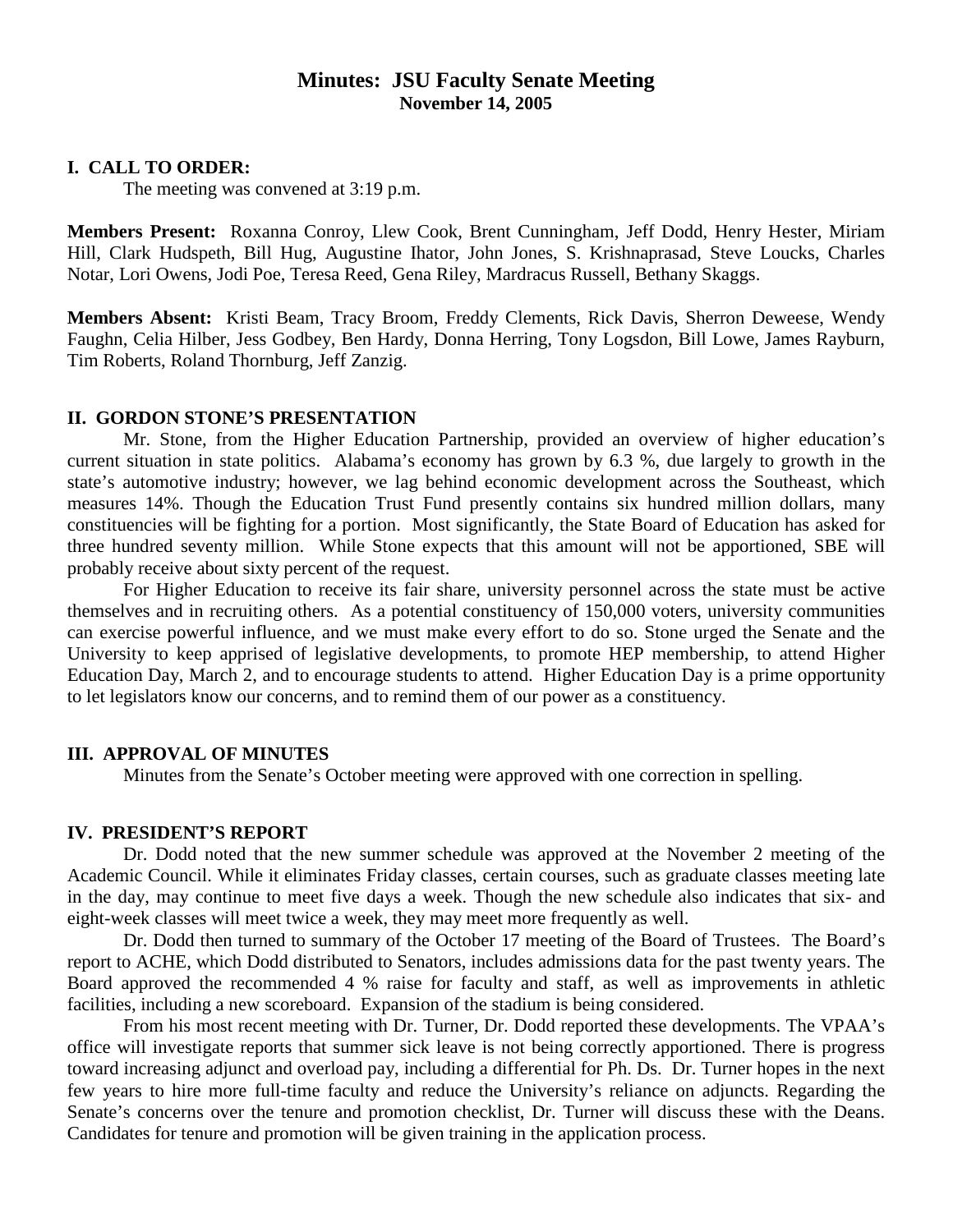#### **V. COMMITTEE REPORTS**

**Admissions and Scholarship** – no report

**Elections** – no report

**Honors** – four nominees have been submitted, though one will not be eligible until spring.

**Policies** – no report.

**Welfare** – Dr. Dodd reported that Committee Chair James Rayburn has been in email conversation with Committee members concerning prayer at commencements and United Way speakers at fall convocation. Regarding background checks, Dr. Dodd has learned that these are conducted once candidates have been selected for hire. Human Resources indicates that these go back only five years; however, Dr. Dodd will contact HR again, to determine if legal concerns dictate the need to go back further.

**Political Relations** – no report.

**Recycling** – Committee Chair Steve Loucks reported that Pete Conroy is very supportive of the idea. Waste Recycling in Anniston recommends we begin with paper, which they will purchase at twenty dollars per ton. The company also will provide containers; however, faculty, not staff, will be responsible for gathering the paper and delivering the containers to a prescribed pickup point. The possibility of involving various student groups in the effort will be pursued.

### **VI. OLD BUSINESS**

Revised Distance Education Report–Dr. Dodd stated that Dr. Turner and Dr. Louise Clark, Chair of the Distance Education Advisory Committee, regard the report favorably. After brief discussion, the Senate gave it unanimous approval.

#### **VII. NEW BUSINESS**

A question was raised regarding University policy on maternity leave, which currently does not acknowledge adoption. Dr. Dodd will investigate the issue.

#### **VIII. ADJOURNMENT**

The meeting was adjourned at 4:45.

# **MINUTES: JSU FACULTY SENATE MEETING December 12, 2005**

#### **I. CALL TO ORDER:**

The meeting was convened at 3:19.

**Members Present:** Kristi Beam, Roxanna Conroy, Brent Cunningham, Rick Davis, Jeff Dodd, Wendy Faughn, Henry Hester, Miriam Hill, Clark Hudspeth, Bill Hug, Augustine Ihator, John Jones, S. Krishnaprasad, Tony Logsdon, Steve Loucks, Charles Notar, Lori Owens, Jodi Poe, James Rayburn, Teresa Reed, Gena Riley, Tim Roberts, Mardracus Russell, Roland Thornburg.

**Members Absent:** Tracy Broom, Freddy Clements, Llew Cook, Sherron Deweese, Jess Godbey, Ben Hardy, Donna Herring, Celia Hilber, Bill Lowe, B**e**thany Skaggs, Jeff Zanzig.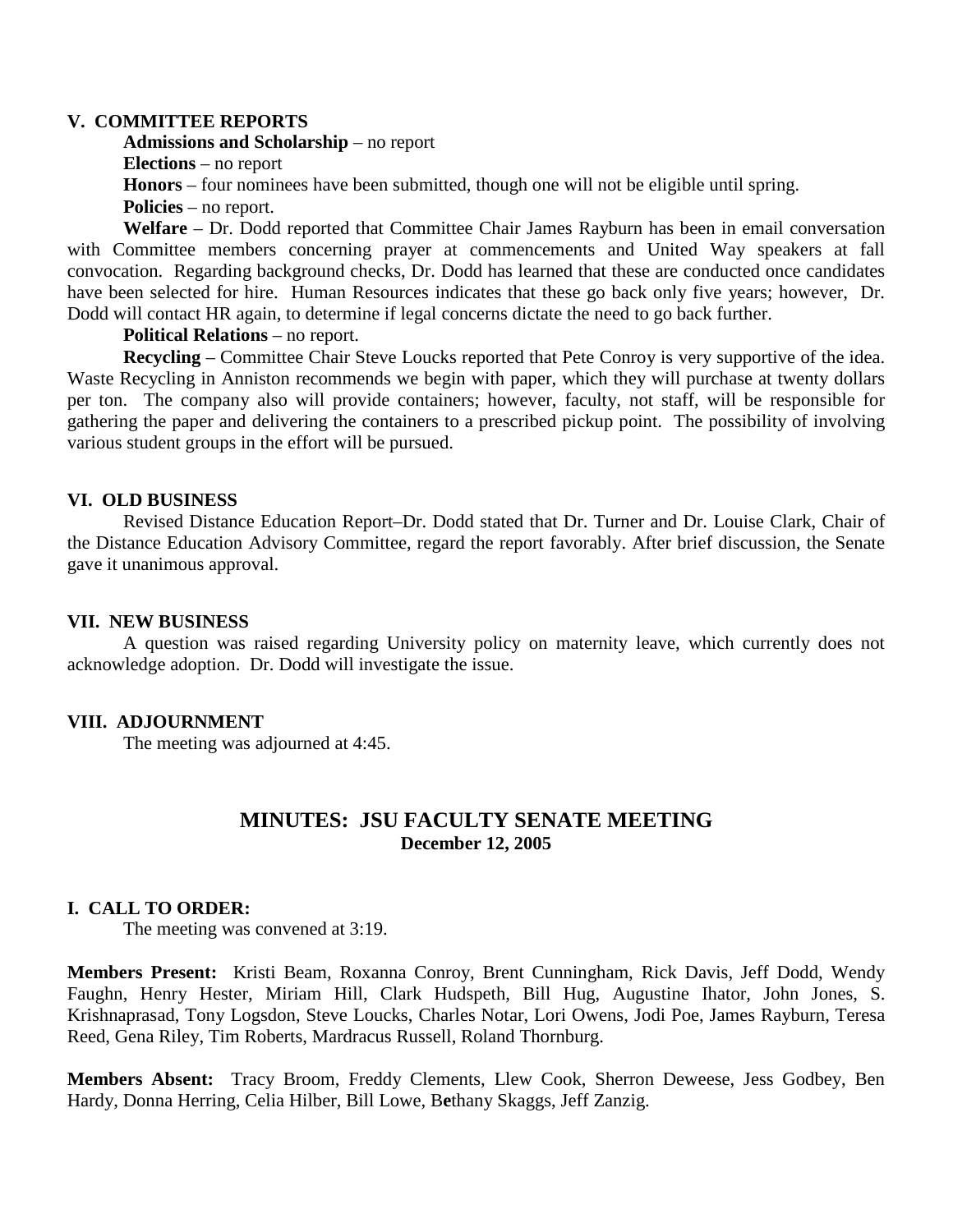## **II. PRESENTATION BY PRESIDENT MEEHAN AND SGA REPRESENTATIVES:**

Dr. Meehan, SGA President Mardracus Russell, and SGA Vice President Justin Lord urged Senators to promote participation among faculty and students in the Higher Education Partnership and Higher Education Day, March 2, 2006.

President Meehan began with thanks to faculty for a successful fall semester; he noted that the NCATE visit had gone well, and that the College of Commerce and Business Administration is achieving national prestige. In looking ahead to the next fiscal year, Dr. Meehan expects intense competition among community colleges, regional universities, and research institutions for larger budget appropriations. Currently, he projects a 12% increase in JSU's budget, and intends to seek a 4% pay increase for faculty and staff.

To ensure that higher education receives its fair share of state education funds, the President asked that Senators and all faculty be involved in the political process by joining the Higher Education Partnership and participating in Higher Education Day. Dr. Meehan suggested that student involvement be promoted as well: classwork linked to attendance at Higher Education Day could be assigned; transportation and University excuses will be provided.

SGA President Mardracus Russell and SGA Vice President Justin Lord reiterated the President's concerns, and asked that faculty make every effort to promote student participation.

## **III. APPROVAL OF MINUTES:**

Minutes from the Senate's November meeting were approved with one correction.

### **IV. PRESIDENT'S REPORT:**

Dr. Dodd had several announcements:

**Next Year's Academic Calendar--** The proposed calendar for '06-'07 has been submitted to the Academic Council; it has not yet been approved.

**New Faculty Research Committee --** The new Faculty Research Committee will be chaired by Jeff Zanzig–ACC. Members are Benjy Blair-BY, David Steffy–PHES, Pitt Harding–EH, Kay Williams–NU, Tina Deshotels–SY/SW.

**Distance Education Report --** Dr. Turner has submitted the Senate's Distance Education report to the Distance Education Advisory Committee.

**Background Checks --** According to Karen Davis, background checks on new employees go back only five years; Checks are conducted once candidates have been selected; they are international in scope and take two to three days.

**Maternity Leave --** The University does not provide maternity leave; employees with new children must use sick leave, or take leave without pay.

**Extra Compensation --** Simplified instructions for seeking extra compensation are being developed – Dr. Dodd distributed copies of the draft, and of examples of contracts for extra compensation and summer teaching.

Apart from the logistical/ nuts-and bolts concerns reflected in these documents, larger issues may also need to be addressed. Karen Davis is interested in comment from faculty.

**Senate Meetings to be Announced Publicly –** To conform to revised state law, announcements of Faculty Senate meetings will now be posted on the University news wire.

#### **V. COMMITTEE REPORTS:**

**Admissions and Scholarship** – No report.

**Elections** – In spring term, Teresa Reed will conduct a census of faculty to ensure proper Senate representation for each department; she also will contact those departments whose senators are completing their terms, to ensure that these departments hold elections.

**Policies** – No report.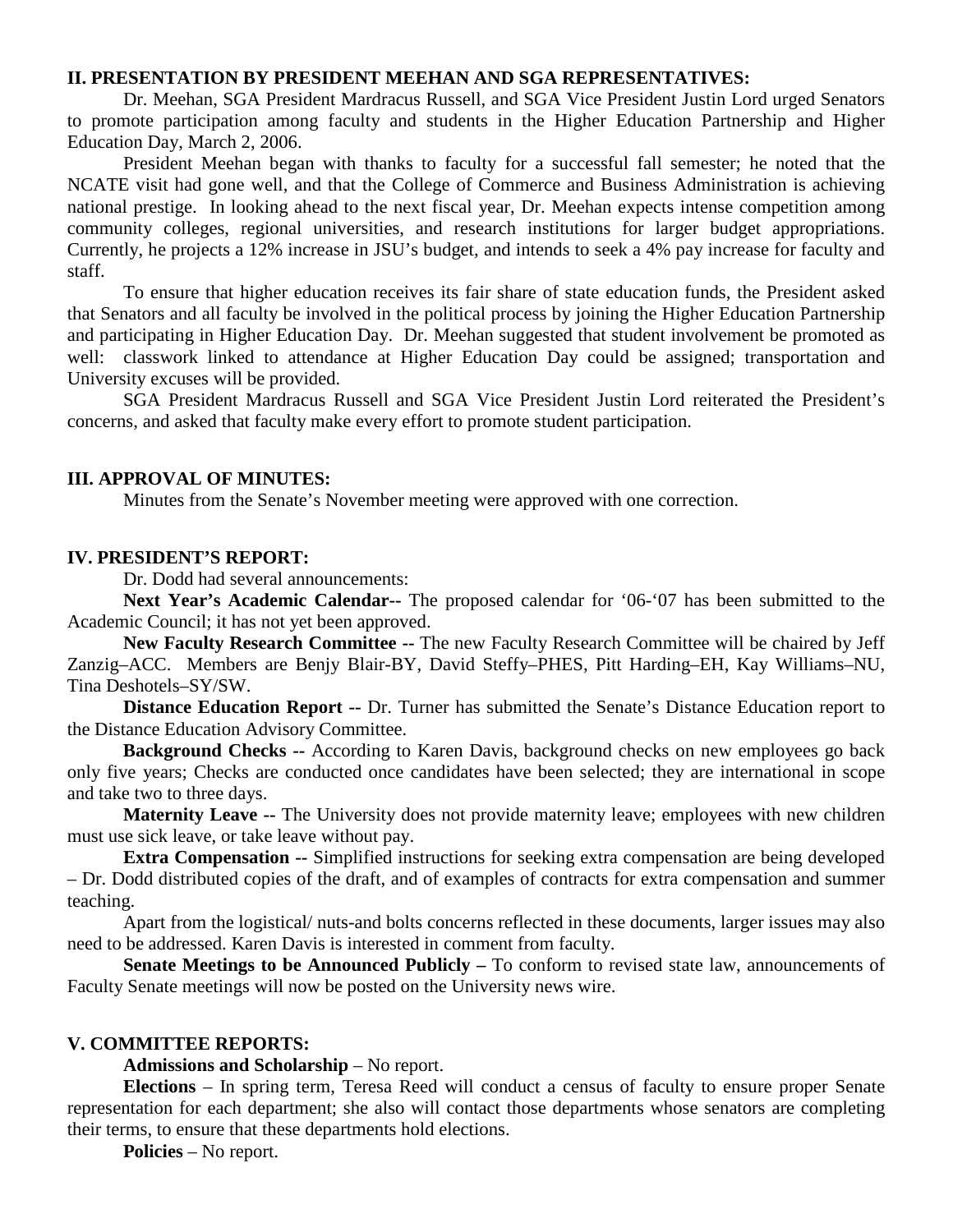**Honors** – Jodi Poe announced that all nominees have been approved.

**Welfare** – Jim Rayburn has met with Dr. Dodd and Dr. Turner regarding complaints over prayer at University functions and over the number of speakers representing United Way at fall convocation. Dr. Turner is very open to these concerns: she will distribute the Senate resolution on prayer at University functions to Deans, and to Department Heads as well, since there have been problems at the departmental level. Regarding fall convocation, Dr. Turner stated that, in future, United Way will have a single representative.

**Political Relations** – Following up on the presentation by President Meehan and SGA representatives, Rick Davis urged Senators to follow closely the state's political processes, particularly its budgeting, and to make their opinions known to legislators. He asked also that Senators promote involvement among faculty and attendance at Higher Education Day.

**Recycling** – No report.

### **VI. OLD BUSINESS:**

The Senate voted to table the 2001 Report on Faculty Recruitment and Retention until January.

### **VII. NEW BUSINESS:**

Teresa Reed announced that, this fall, she will include a service learning component in her EH 101 course. Students will do ten hours of volunteer service, and write about their experiences. Dr. Reed urged Senators and faculty to develop service learning components in their classes, and to spread the word in their departments.

## **VIII. ADJOURNMENT:**

The meeting was adjourned at 4:05.

# **MINUTES: JSU FACULTY SENATE MEETING January 23, 2006**

## **I. CALL TO ORDER**

The meeting was convened at 3:22.

**Members Present:** Freddy Clements, Roxana Conroy, Llew Cook, Brent Cunningham, Rick Davis, Jeff Dodd, Wendy Faughn, Henry Hester, Celia Hilber, Miriam Hill, Clark Hudspeth, Bill Hug, John Jones, S. Krishnaprasad, Tony Logsdon, Steve Loucks, Bill Lowe, Charles Notar, Jodi Poe, James Rayburn, Teresa Reed, Tim Roberts, Mardracus Russell, Jeff Zanzig

**Members Absent:** Kristi Beam, Tracy Broom, Sherron Deweese, Jess Godbey, Ben Hardy, Donna Herring, Augustine Ihator, Lori Owens, Gena Riley, Bethany Skaggs, Roland Thornburg.

### **II. APPROVAL OF MINUTES**

Minutes from the Senate's December meeting were approved without revision.

## **III. PRESIDENT'S REPORT**

**From the Academic Council Meeting, January 18--**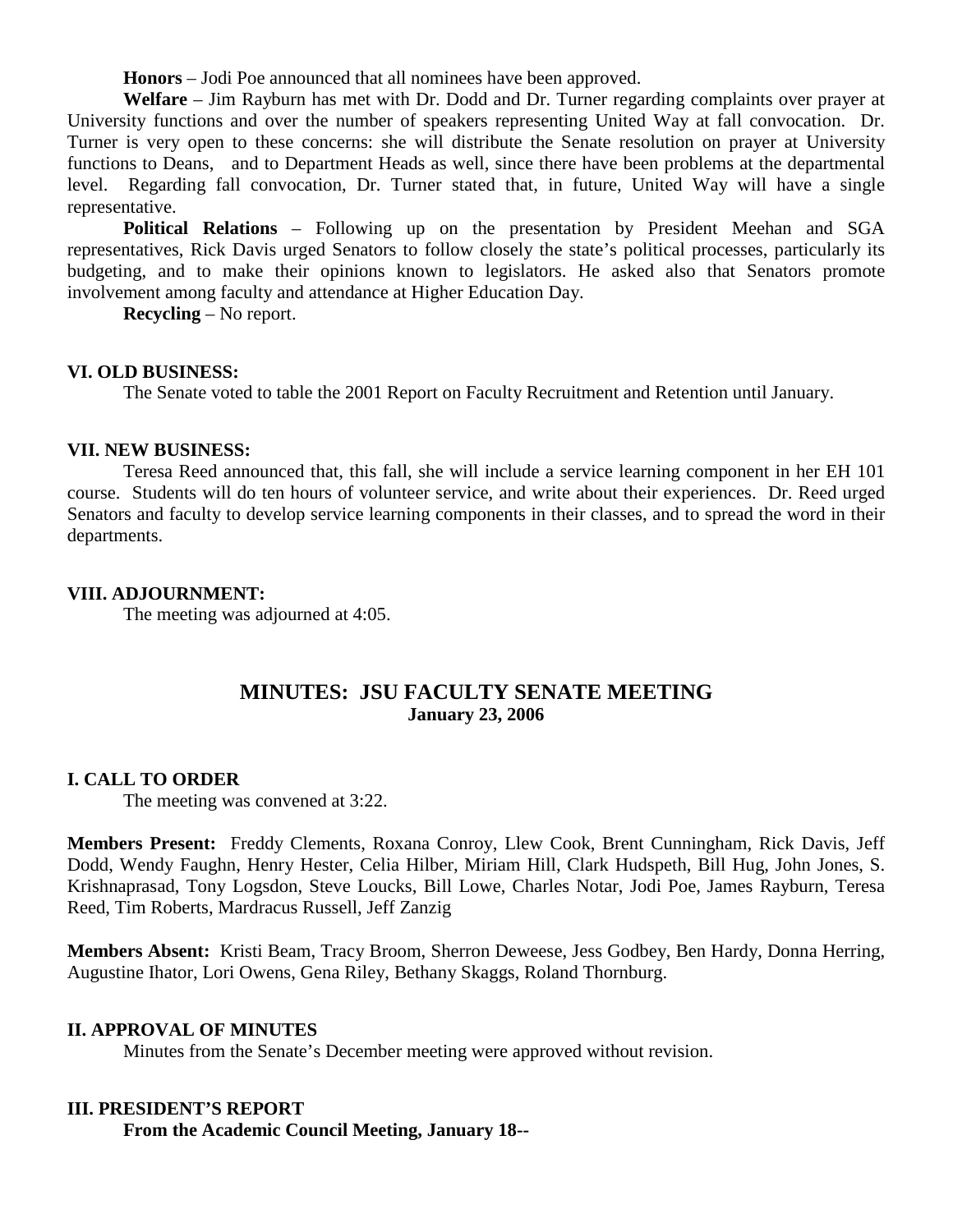Several outreach projects are in the works. A comprehensive wellness center, to serve the University and the community, particularly low-income populations, is being considered. This would be financed with private and federal funds, and might be located in a possible new configuration of the stadium.

The University has also received a grant to participate in the Alabama Math, Science and Technology Initiative. JSU will provide training, materials, and follow up programs for Math and Science teachers in fifteen Alabama school districts.

The Science in Motion program is being expanded to include Chemistry.

#### **Strategic Planning Committee–**

The Committee has examined the University's Mission Statement and its Vision Statement, and has split into seven subcommittees, each evaluating a particular University function.

### **Board of Trustees Meeting, January 23--**

The Trustees approved a bond issue to finance an Art Department annex; it will be located next to Mason Hall, on the site of the old steam plant.

Dr. Frank King, Associate Vice President Distance Education, outlined plans for the Calhoun County Fiber Optics project; this will be used for education and for community-related purposes. JSU has applied to become a service center for a network of colleges which provide Distance Education for secondary schools.

**Midterm Grades--**In Dr. Dodd's most recent meeting with the Vice President for Academic and Student Affairs, Dr. Turner expressed concern that not all faculty submit midterm grades. She noted that these not only benefit students; they provide important data for academic advisors and the Associate Vice President for Student Affairs in working with marginal students, and for the Financial Aid Office. Senators suggested two possible reasons for the situation: since only D's, F's, and NC's are recorded at midterm, some classes will have no midterm grades assigned. And, since instructions issued to faculty suggest they may use other means to inform students of midterm grades, teachers may assume that these need not be filed electronically. Dr. Dodd will convey these comments to Dr. Turner.

**Conflict of Interest--**Dr. Turner also is concerned about conflict of interest when JSU faculty teaching online for other institutions offer courses taught at JSU. *Faculty Handbook* sections 2.8.3., "Principle Occupation," and 6.2, "Conflict of Interest," address the issue. While the University encourages outside activity and consulting, teaching a JSU course for another school constitutes conflict of interest. Teachers in this situation should contact their supervisors.

#### **IV. COMMITTEE REPORTS**

# **Admissions and Scholarship** – No report.

**Elections** – Teresa Reed: a census of full-time and adjunct faculty has been conducted to ensure proper representation for each department. Dr. Reed will also identify senators completing their terms this year; these senators should contact their department heads to ensure that elections are held before the May Senate meeting. The Department of Learning Services will have a Senate representative.

**Honors –** Jodi Poe: Calls for nominations for University awards and for emeriti will go out next week.

**Welfare –** Jim Rayburn: the Committee is in the process of determining the order in which various issues, such as full tuition remission and graduate student pay, will be addressed.

**Political Relations** – Rick Davis: He is awaiting information on University excuses for students attending Higher Education Day, March 2, in Montgomery. SGA President Mardracus Russell noted that the University currently has reserved two buses, but more are available if needed. Faculty as well as students may take the buses. They will leave TMB at approximately 7:30, and return at approximately 4:30. Signup sheets for those who will attend will be distributed.

**Recycling** – Steve Loucks: the recycling program should be in place by mid-February; it will be handled under the auspices of the SGA. Faculty volunteers are needed to monitor the bins. Loucks is in the process of contacting department heads about bin location. He hopes to speak with Dr. Meehan and ask for his support for the program.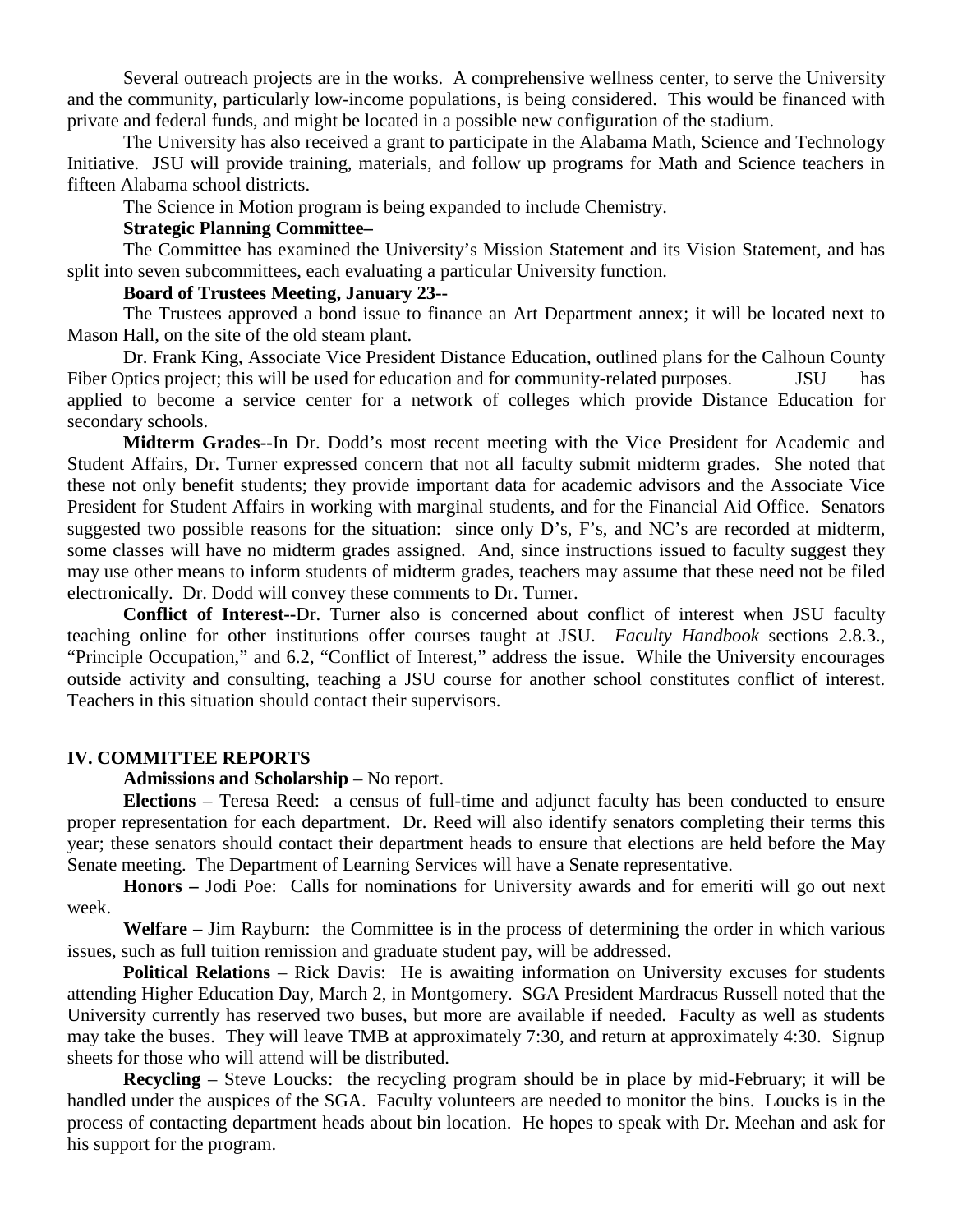#### **V. OLD BUSINESS**

**Criminal Background Checks –** According to Karen Davis, checks conducted through Human Resources go back only five years. Dr. Dodd will find out if the University conducts any which go back further.

**2001 Senate Recommendations on Faculty Recruitment and Retention –** After Senate passage in 2001, the document was submitted to the Academic Council and the Committee for Recruitment and Retention of African-American Faculty and Staff; no action on the recommendations by either body was recorded.

In considering ways of strengthening the recommendations, Senators decided that one and two, concerning University assistance in finding housing, and information packets describing the Anniston area, be combined; and that recommendation ten, on mentoring for new faculty, be given stronger emphasis. The Senate also elected to pursue the possibility of full tuition remission, rather than half, for faculty and staff, and implementation of maternity leave; both would also be effective tools in recruitment and retention efforts. A motion to include maternity leave in the recommendations was passed. The document was sent to the Executive Committee to be revised accordingly.

**Parking** – As senators discussed the recommendations, a request was made that recommendation seven, concerning improvement of University parking, be revisited separately. Faculty parking at the Library and at Ramona Wood is particularly difficult. Dr. Dodd will ask Chief Schneider to speak to the Senate regarding the parking situation.

### **VI. NEW BUSINESS**

**Prayer at Commencement --** Senators have received several complaints regarding the prayer offered at fall commencement. Dr. Dodd noted that both Dr. Turner and Dr. Meehan were concerned about the prayer as well. At Dr. Dodd's request, the Senate will postpone action until the administration has the opportunity to address the situation.

**Smoking –**In response to complaints about smoking at entrances to various University buildings, a motion was passed to revisit the issue. Previous Senate action as well as University policy on smoking will be reviewed.

#### **VII. ADJOURNMENT** –

The meeting was adjourned at 4:30.

# **MINUTES: JSU FACULTY SENATE February 13, 2006**

#### **I. CALL TO ORDER**

The meeting was convened at 3:20.

**Members Present:** Kristi Beam, Roxana Conroy, Brent Cunningham, Rick Davis, Sherron Deweese, Jeff Dodd, Wendy Faughn, Celia Hilber, Miriam Hill, Bill Hug, John Jones, S. Krishnaprasad, Tony Logsdon, Steve Loucks, Bill Lowe, Charles Notar, Lori Owens, Jodi Poe, James Rayburn, Teresa Reed, Brandie Pollard for Mardracus Russell, Gena Riley, Bethany Skaggs, Roland Thornburg, Jeff Zanzig.

**Members Absent:** Tracy Broom, Freddy Clements, Llew Cook, Jess Godbey, Ben Hardy, Donna Herring, Henry Hester, Clark Hudspeth, Augustine Ihator, Tim Roberts.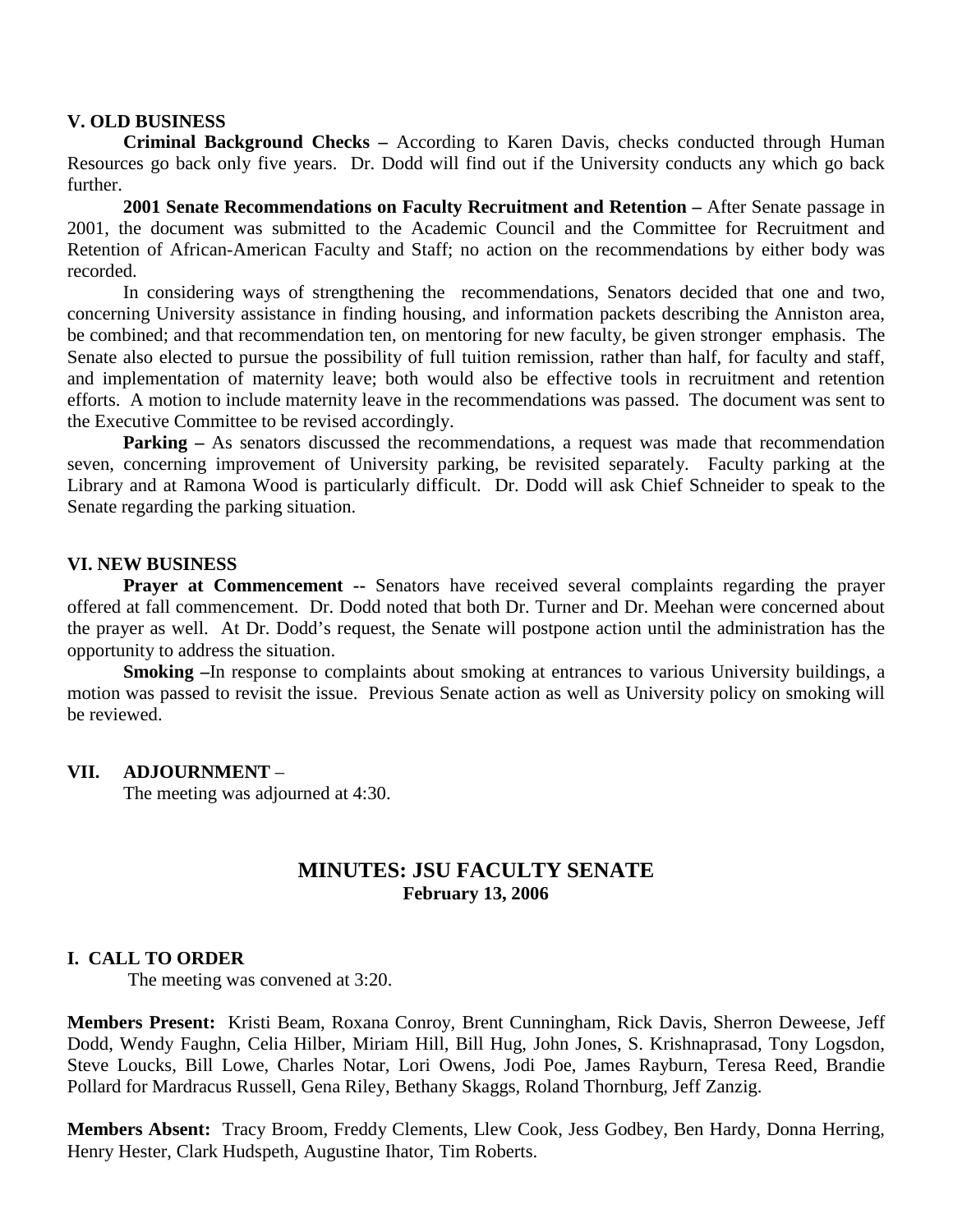# **II. APPROVAL OF MINUTES**

Minutes from the Senate's January meeting were approved with one revision.

# **III. PRESIDENT'S REPORT**

Dr. Dodd has conveyed to Dr. Turner the Senate's comments regarding midterm grades. She is interested in developing a function in the University computer to indicate that no D's or F's are given in a particular class.

Dr. Turner was also informed that students seeking to improve their GPA's are repeating courses in which they have already received C's or better, in some instances multiple times. While the *Catalogue* does not explicitly prohibit this practice, it does state that students may not receive credit for repeating courses they have passed already. Given this stipulation, Dr. Turner's view is that the University cannot allow repetition of courses students have successfully completed. And she is concerned about potential effects of the practice on academic standards, accreditation, and financial aid. She will raise the issue with Deans and Department Heads.

Dr. Turner suggested that a mechanism might be integrated in the BANNER program to keep students from repeating courses for which they already have adequate grades. At the Senate's request, Dr. Dodd will request that Dr. Turner write a letter explaining her views on the matter.

#### **IV. COMMITTEE REPORTS**

**Admissions and Scholarship –** No report.

**Elections** – Teresa Reed: Dr. Reed distributed two handouts. One indicated the number of full- and part-time faculty in each department, and the number of senators allocated according to the formula in the Senate Constitution. The other identified discrepancies between the Senate's Constitution and Bylaws regarding allocation of Senators, and proposed revision of the Bylaws so that they are in accord with the Constitution. Parliamentarian Rick Davis had sent a memo to Dr. Dodd outlining the problem. The proposed revision will be voted on at the Senate's March meeting.

**Honors** – Jodi Poe: The call for nominations for *emeriti* faculty and for University faculty awards has gone out. Deadline for submitting nominations is March 3rd.

**Policies** – No report. Dr. Dodd informed the Senate that Committee Chair Ben Hardy has indicated he cannot serve on the Senate and has arranged for a replacement.

**Welfare –** Jim Rayburn: The Senate's 2002 Resolution on Parking will be distributed among the Committee; Dr. Rayburn will email members concerning other issues before the Committee.

**Political Relations** – Speaking for SGA President Mardracus Russell, SGA Representative Brandie Pollard announced that lists of students attending Higher Education Day, March 2, must be submitted to the SGA by Wednesday at 4:30. Buses are scheduled to leave TMB at 7:00 a.m.; return time will be announced, though in the past, students have been back by 5:00 p.m.

Regarding students who provide their own transportation, Dr. Lori Owens suggested they be required to meet a designated teacher at the rally to be given their excuses.

**Recycling** – Steve Loucks: Mr. Loucks has met with Dr. Meehan to seek his support for the program; the President has requested that the Senate provide a narrative describing the program, to be distributed to faculty and staff; a move to draft the document was seconded and approved.

**Executive Committee –** Jeff Dodd: work continues on faculty recruitment and retention. The four issues to be addressed are relocation, mentoring, tuition remission, and maternity leave.

Regarding salaries for graduate assistants: Dr. William Carr, Dean of Graduate Studies, is researching other institutions to determine if our graduate salaries are comparable.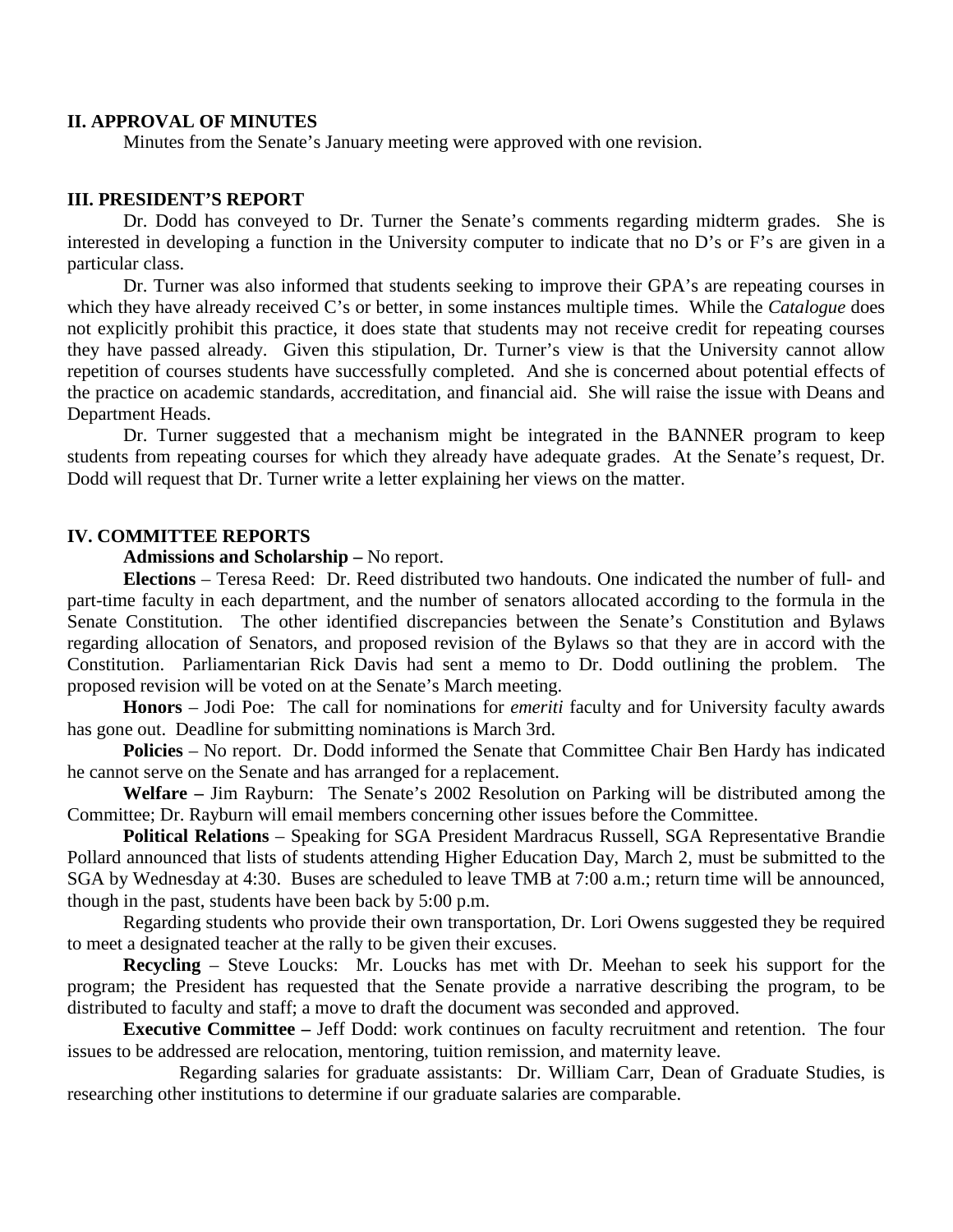### **III. OLD BUSINESS**

**Background Checks** – Dr. Dodd will investigate to determine if any University office does checks covering a potential employee's entire history.

**Parking –** Dr. Dodd will personally deliver a letter to UPD Chief Terrance Schneider requesting that he address the Senate about current measures to enforce parking regulations. As context for examining the issue, Dr. Dodd distributed two documents: a 2002 Senate resolution recommending various strategies for improving the parking situation; and a summary, from the minutes of the Senate's September, 2002, meeting, of a Senate presentation by former UPD Chief Nelson Coleman on University parking.

According to SGA representative Brandie Pollard, UPD's current policy is to apply a parking boot once an individual has gotten three tickets; previously, the number was five. At the request of the Senate, Dr. Dodd will ask UPD for information about frequency of booting. He noted also that Dr. Turner receives a list of all faculty who receive parking tickets.

**Smoking –** Dr. Dodd has informed Dr. Turner of Senate concern over smoking in and around University buildings. She will contact Mr. Clint Carlson, Vice President for Administrative and Business Affairs, regarding University policy and designated smoking areas.

**Prayer at Commencement** – The Executive Committee continues work on the issue. Dr. Dodd will provide Dr. Meehan a summary of Senate ideas and invite him to address the Senate.

**Senate Report on Distance Education –** The report has been given to the Distance Learning Advisory Committee. Dr. Louise Clark, Committee Chair, is to provide a Committee response to Dr. Meehan by the end of May.

#### **VI. NEW BUSINESS**

**Senate Elections –** Discussion returned to the discrepancies in the Senate's Constitution and Bylaws regarding allocation of Senators. Before proposed changes in Senate Bylaws can be voted on, the Constitution requires they be recommended by seven senators from four of the University colleges. Senators supporting a vote on the Bylaw revisions included: Jodi Poe: Library; Rick Davis, James Rayburn: Arts and Sciences; Celia Hilber, Gena Riley, Charles Notar, Roland Thornburg: Education and Professional Studies; Brent Cunningham, Jeff Zanzig: Commerce and Business Administration.

Revisions to the Bylaws will be brought to the vote at the March meeting.

#### **VIII. Adjournment**

The meeting was adjourned at 4:10 p.m.

# **MINUTES: JSU FACULTY SENATE March 13, 2006**

## **I. CALL TO ORDER:**

The meeting was convened at 3:15.

**Members Present:** Freddy Clements, Roxana Conroy, Brent Cunningham, Rick Davis, Jeff Dodd, Celia Hilber, Miriam Hill, Clark Hudspeth, Bill Hug, John Jones, S. Krishnaprasad, Tony Logsdon, Bill Lowe, Charles Notar, Lori Owens, Harry Nuttall (for Jodi Poe), James Rayburn, Teresa Reed, Tim Roberts, Mardracus Russell, Bethany Skaggs, Jeff Zanzig.

**Members Absent:** Kristi Beam, Tracy Broom, Llew Cook, Sherron Deweese, Wendy Faughn, Jess Godbey, Ben Hardy, Donna Herring, Henry Hester, Augustine Ihator, Steve Loucks, Gena Riley, Roland Thornburg.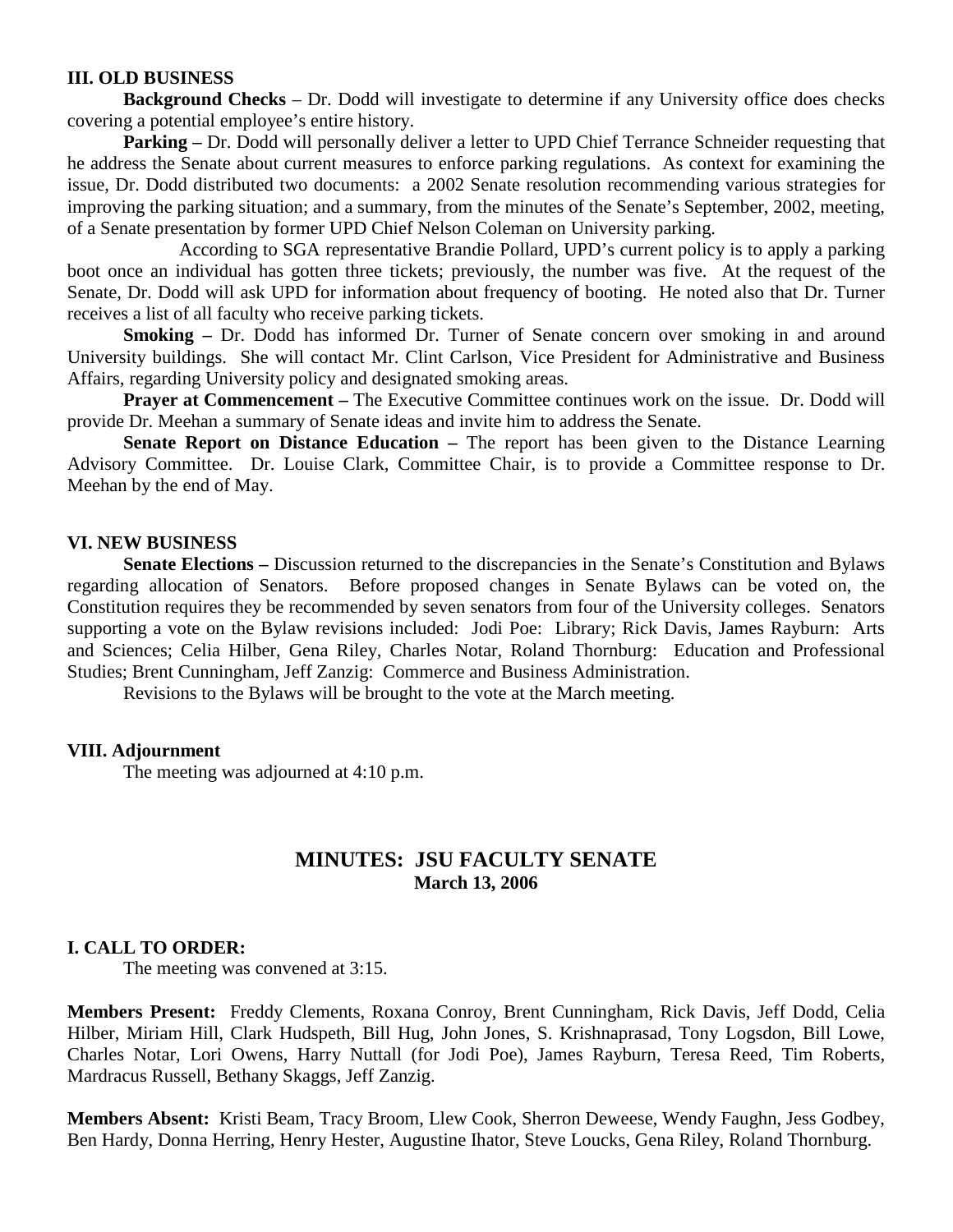# **II. VOTES ON PROMOTION APPEAL COMMITTEE AND ON REVISION OF SENATE BYLAWS:**

Invoking presidential privilege *per* the Senate Constitution and Bylaws, Dr. Dodd altered standard meeting procedure in order to conduct two votes while a quorum was present.

The first involved formation of a committee to hear the appeal of a faculty member denied promotion. To facilitate the process, the Senate voted that Dr. Dodd appoint the committee rather than conduct elections of committee members.

A related motion, to send the Promotion Appeals policy to the Senate's Policy Committee for possible revision, also passed.

The second vote involved proposed changes to Senate Bylaws regarding apportionment of Senate representation; the revisions would reconcile the Bylaws with the Constitution. The motion to accept them passed unanimously.

#### **III. PRESENTATION FROM UNIVERSITY POLICE CHIEF TERRANCE SCHNEIDER**

In response to a Senate invitation to discuss University parking, University Police Chief Schneider provided an overview of his department's various functions. After distributing and discussing a handout summarizing UPD activities during 2005, Chief Schneider focused on campus parking, addressing several points. Apportionment of faculty/staff and student parking spaces for each University building is overseen by its manager. Cars belonging to students with three or more tickets are immobilized with so-called "boots"; UPD has five of these devices. Due to financial strictures, the University has been unable to enact Chief Schneider's recommendations for additional officers. He concluded with an invitation to faculty to visit the University Police Station. Senators thanked the Chief for his address.

### **IV. APPROVAL OF MINUTES**

Minutes from the Senate's February meeting were approved as written.

### **V. PRESIDENT'S REPORT**

Dr. Dodd had several announcements:

A new University policy prohibiting the frequent presence of children in the workplace has been signed by President Meehan.

Faculty should be vigilant in checking their sick leave accumulations for summer teaching, since at times these have not been indicated on pay stubs. Dr. Dodd encouraged faculty encountering the problem to document it and bring it forward.

At its April meeting, Dr. Meehan will address the Senate about prayer at University functions. Dr. Dodd has outlined for the President the Senate's concerns and recommendations.

JSU attendance at Higher Education Day was excellent: six buses were taken to Montgomery.

A bill before the State Legislature – House Bill 84/Senate Bill 34 – would grant financial aid to for-profit and/or nonaccredited institutions. Current Alabama law prohibits this.

#### **VI. COMMITTEE REPORTS:**

**Admissions and Scholarship** – No report.

**Elections** – Teresa Reed: Since the Senate now has approved revision of the Bylaws governing apportionment of Senate representation, a call for elections of Senators will go out.

**Policies** – No report.

**Welfare** – No report.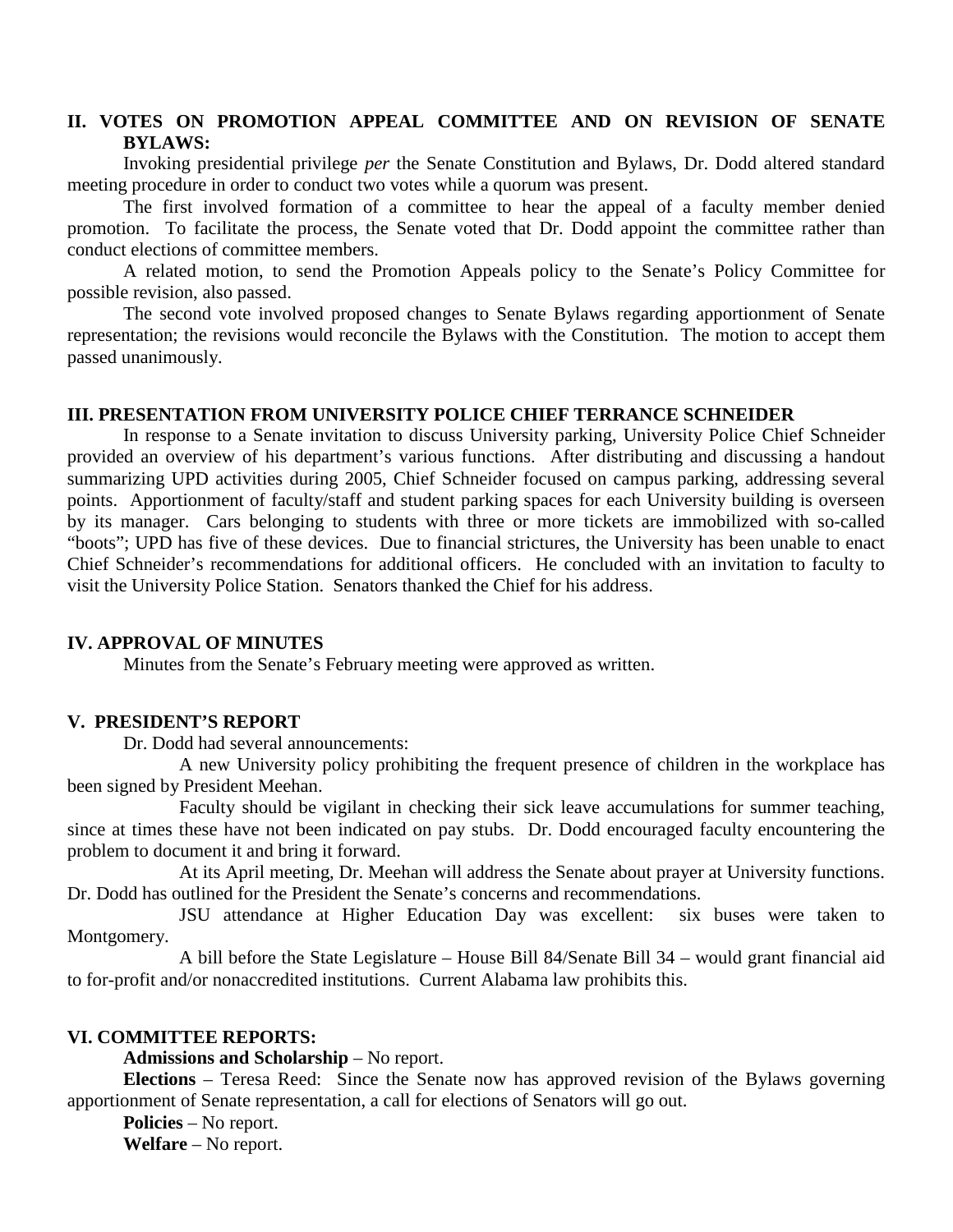**Political Relations** – No report.

**Recycling** – No report

**Executive Committee** – Jeff Dodd: Work continues on refining strategies for faculty recruitment and retention.

### **VII. OLD BUSINESS:**

Dr. Dodd had two announcements:

Steve Loucks will draft a memo to Dr. Meehan on the projected recycling program.

Criminal background checks on prospective JSU employees go back only five years; background checks on Education students doing their student teaching go back further.

### **VIII. NEW BUSINESS:**

A request was made that the Senate contact Human Resources regarding possible availability of the Roth 403B retirement plan. After discussion of the particulars and value of the plan, Senators tabled the issue until more information could be gathered.

A question also was raised regarding handling of student complaints against faculty. In a recent instance, in which a student complaint against a faculty member was found to be without merit, the student received written notification of the outcome; the faculty member did not. The matter was referred to the Policies Committee.

## **IX. ADJOURNMENT:**

The meeting was adjourned at 4:45 p.m.

# **MINUTES: JSU FACULTY SENATE April 10, 2006**

## **I. Call to Order:**

The meeting was convened at 3:20

**Members Present:** Kristi Beam, Freddy Clements, Roxana Conroy, Rick Davis, Jeff Dodd, Henry Hester, Celia Hilber, Miriam Hill, Clark Hudspeth, Bill Hug, Augustine Ihator, John Jones, S. Krishnaprasad, Steve Loucks, Bill Lowe, Charles Notar, Lori Owens, Kim Stevens (for Jodi Poe), James Rayburn, Teresa Reed, Gena Riley, Tim Roberts, Bethany Skaggs, Roland Thornburg, Jeff Zanzig.

**Members Absent:** Tracy Broom, Llew Cook, Brent Cunningham, Sherron Deweese, Wendy Faughn, Jess Godbey, Ben Hardy, Donna Herring, Tony Logsdon, Mardracus Russell.

## **II. PRESENTATION BY PRESIDENT MEEHAN ON PRAYER AT UNIVERSITY FUNCTIONS.**

Dr. Meehan thanked the Senate for inviting him to address this issue, and for offering various strategies for dealing with it. The President described the University as a "community of tolerance" committed to principles of diversity. He then opened the floor to discussion of the Senate's suggestions, noting that Jeff Zanzig's recommendation of a preface to prayers offered at University functions seemed to him a particularly interesting option. Following consideration of this and other suggestions, Senators decided to take the various options to their respective departments for examination and comment.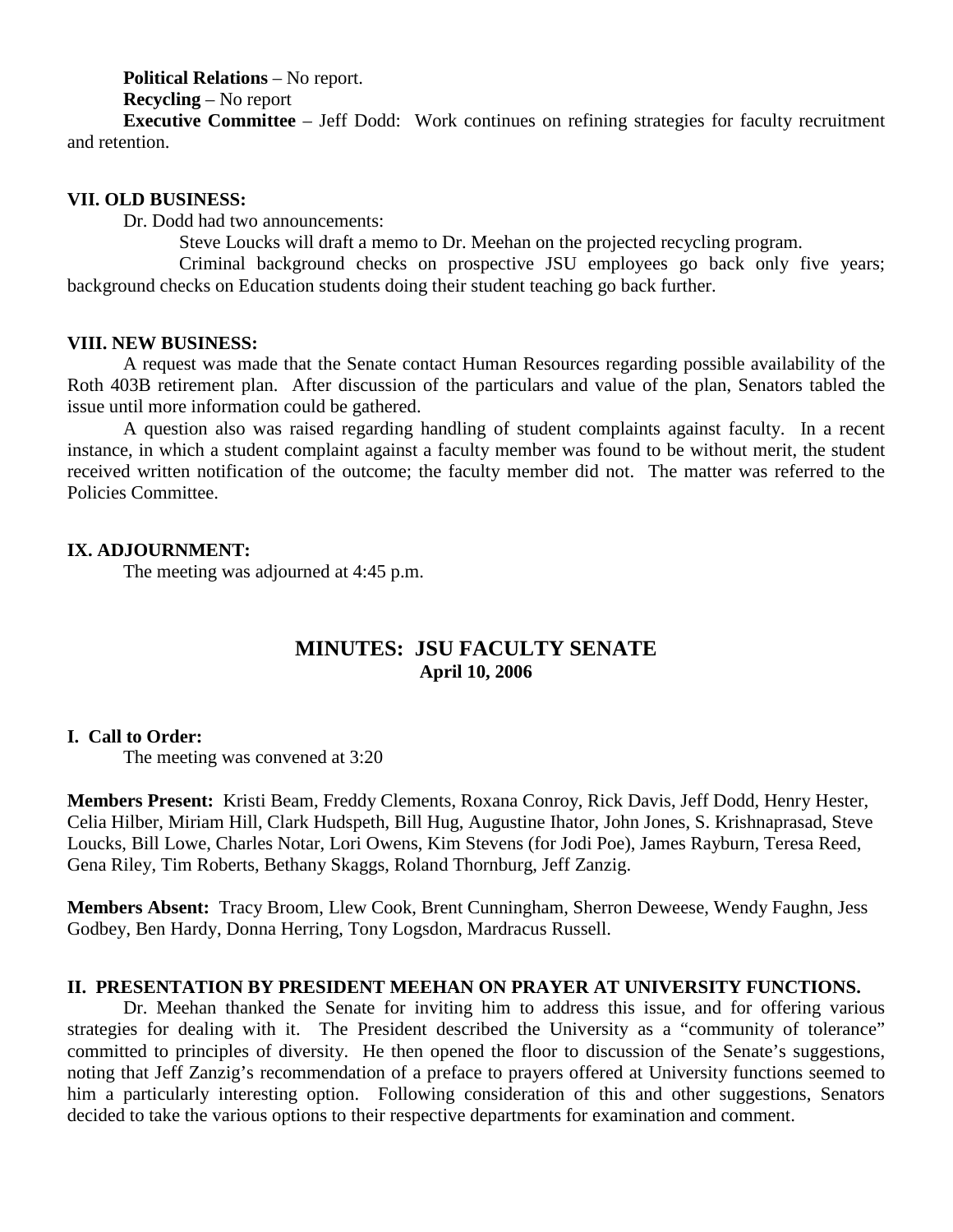Dr. Meehan turned discussion to the University's capital campaign. Because the initial goal of 17.5 million dollars has been reached, a revised campaign plan, involving longer term projects such as buildings for Music and Education and for scholarships, is being drawn up. He asked that Senators express his appreciation to faculty who have contributed, and to request that those who have not would consider doing so. Up to now, fifty-five percent of faculty have participated. The President stressed that the amount of a contribution is not important, but that complete participation of the faculty would be a strong point for promoting the campaign to potential contributors.

At the conclusion of his remarks, Dr. Meehan fielded questions. Asked to assess next year's state education budget, the President described himself as "cautiously optimistic," though he noted that generous election year budgets are often followed by prorationing. In reference to the per-hour tuition to be implemented in the fall, he believes it may reduce course sampling by students and thereby reduce drop-andadd.

### **III. APPROVAL OF MINUTES:**

Minutes from the Senate's March meeting were approved as written.

#### **IV. PRESIDENT'S REPORT:**

Dr. Dodd has several announcements.

**From the Academic Council, April 5:** Human Resources has developed a handout on student employment; it offers information from the perspectives of both students and faculty. In the fall, HR will begin posting student jobs online; this will provide students a central site for job opportunities.

Dr. Turner asks that faculty post events on the Central Events Calendar; doing so will ensure that everyone gets the information.

Concerning criminal background checks on new employees: according to Dr. Turner, these will be handled by Human Resources. Should a problem emerge, HR will notify only the chair of the search committee.

**Other:** Dr. Dodd distributed a handout explaining the schedule for salary disbursement in the summer terms.

The campus bookstore now has a quick link on the JSU Homepage from which students can purchase texts online and faculty can learn about usage of a given text at other colleges.

A draft of the Strategic Plan is to be completed by May 15.

Dr. Turner and Human Resources have asked for more examples of problems in recording accumulation of summer sick leave.

The memo from Dr. Turner on the grading policy for repeat courses should be coming soon, as is the University policy on children in the workplace.

The proposal regarding adjunct pay has not yet been approved by Dr. Meehan.

#### **V. COMMITTEE REPORTS:**

**Executive Committee** – Jeff Dodd: University policy on maternity leave and adoption is similar to that of other schools.

Concerning changes in administrative structure of the Library: after a handout was distributed explaining the changes, a vote was taken on corresponding revisions in the Senate Constitution and Bylaws. These were approved by twenty-two Senators, constituting the two-thirds majority required. Senators will now take the changes to their respective departments, three-fourths of which must approve the changes in order for them to be enacted.

# **Admissions and Scholarship** – No report.

**Elections** – Teresa Reed: Letters will go out soon to those departments which must hold elections. Dr. Reed also seeks nominations for Senate officers.

**Honors –** No report.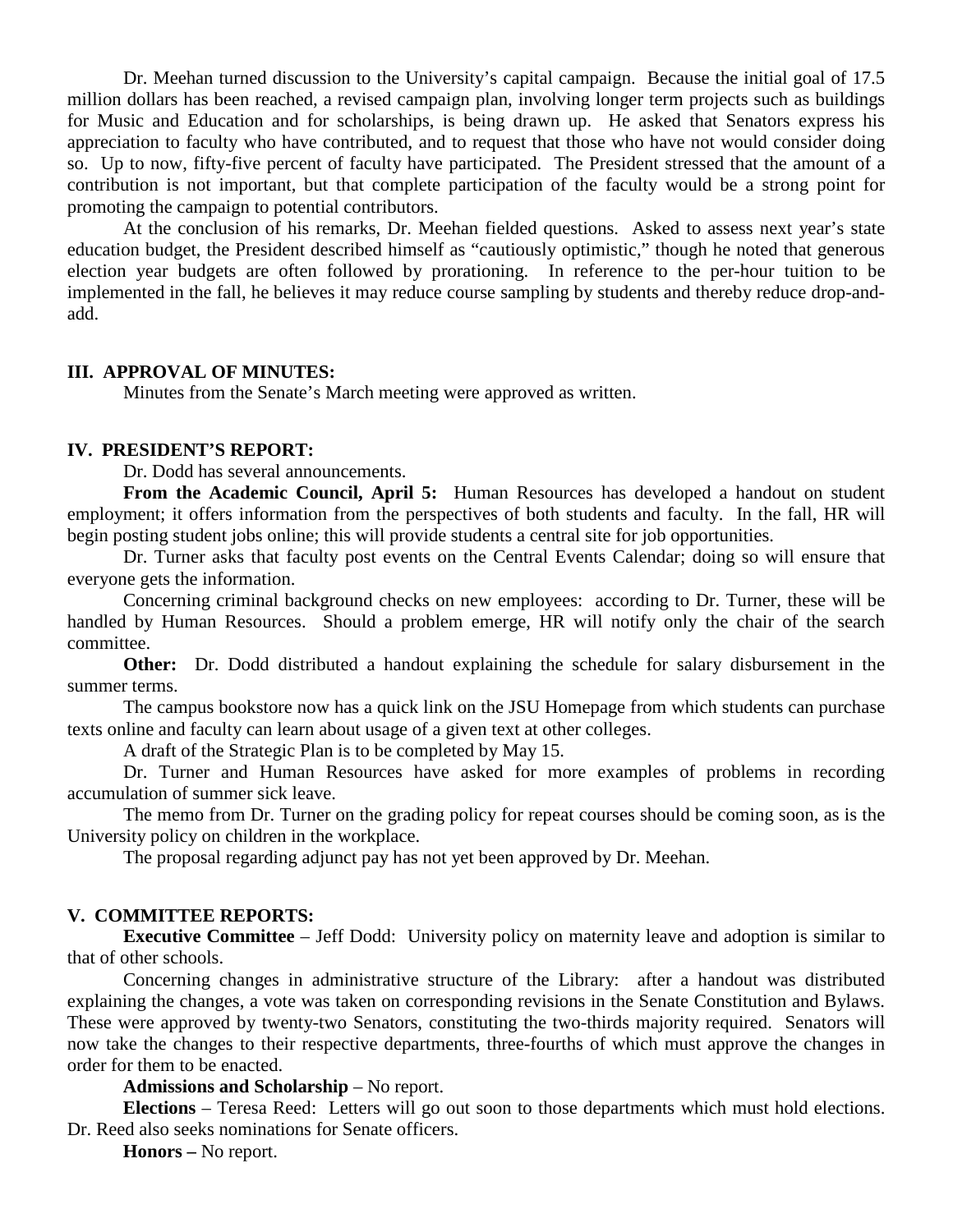**Policies** – No report.

**Welfare** – Jim Rayburn: Dr. Rayburn will contact TIAA/CREF for information on the Roth 403B

plan.

## **Political Relations** – No report.

**Recycling** – Steve Loucks: Dr. Turner and others in the administration would prefer that the program be handled by University staff rather than students. She asks that the Senate produce a resolution calling for the program, which she will take to the Academic Council. Mr. Loucks will draft a resolution for the Senate's May meeting.

# **VI. OLD BUSINESS:**

In discussing the presentation on the parking problem by UPD Chief Schneider at the April meeting, Senators considered recommendation of gated parking and of additional funding for more personnel to write tickets. A resolution will be drafted for the Senate's May meeting.

In reference to the issue of campus smoking, Dr. Dodd reported that Dr. Barry Cox will contact building managers and report his findings to Dr. Turner.

## **VII. NEW BUSINESS:**

A question was raised concerning monthly contributions to faculty's TIAA/CREF accounts: why do these take four business days to post? With electronic posting, these funds could be transferred much more rapidly. Dr. Rayburn will pose the question to the TIAA/CREF representative.

# **VIII. ADJOURNMENT:**

The meeting was adjourned at 4:45 p.m.

# **MINUTES: JSU FACULTY SENATE May 8, 2006**

# **I. CALL TO ORDER:**

The meeting convened at 3:20.

**Members Present:** Jordan Barkley, Kristi Beam, Freddy Clements, Roxana Conroy, Llew Cook, Brent Cunningham, Rick Davis, Sherron Deweese, Jeff Dodd, Wendy Faughn, Celia Hilber, Miriam Hill, Clark Hudspeth, Bill Hug, Augustine Ihator, John Jones, S. Krishnaprasad, Steve Loucks, Jodi Poe, Teresa Reed, Tim Roberts, Kim Stevens (for Bethany Skaggs).

**Members Absent:** Tracy Broom, Jess Godbey, Ben Hardy, Donna Herring, Henry Hester, Tony Logsdon, Bill Lowe, Charles Notar, Lori Owens, James Rayburn, Gena Riley, Mardracus Russell, Roland Thornburg, Jeff Zanzig.

## **II. ACKNOWLEDGEMENTS:**

President Dodd welcomed new Senators: Ed Smith (MCIS), Curt Gladen (LY), Paul Beezley (HY), Doug Clark (ART), and Eric Traynor (DR).

Dr. Dodd then presented a plaque and gift to Ms. Loren Girman for the extraordinary diligence and efficiency she has so consistently and congenially exercised in her two years as student worker for the Senate. Senators unanimously passed a resolution expressing appreciation to Ms. Girman for her all her efforts.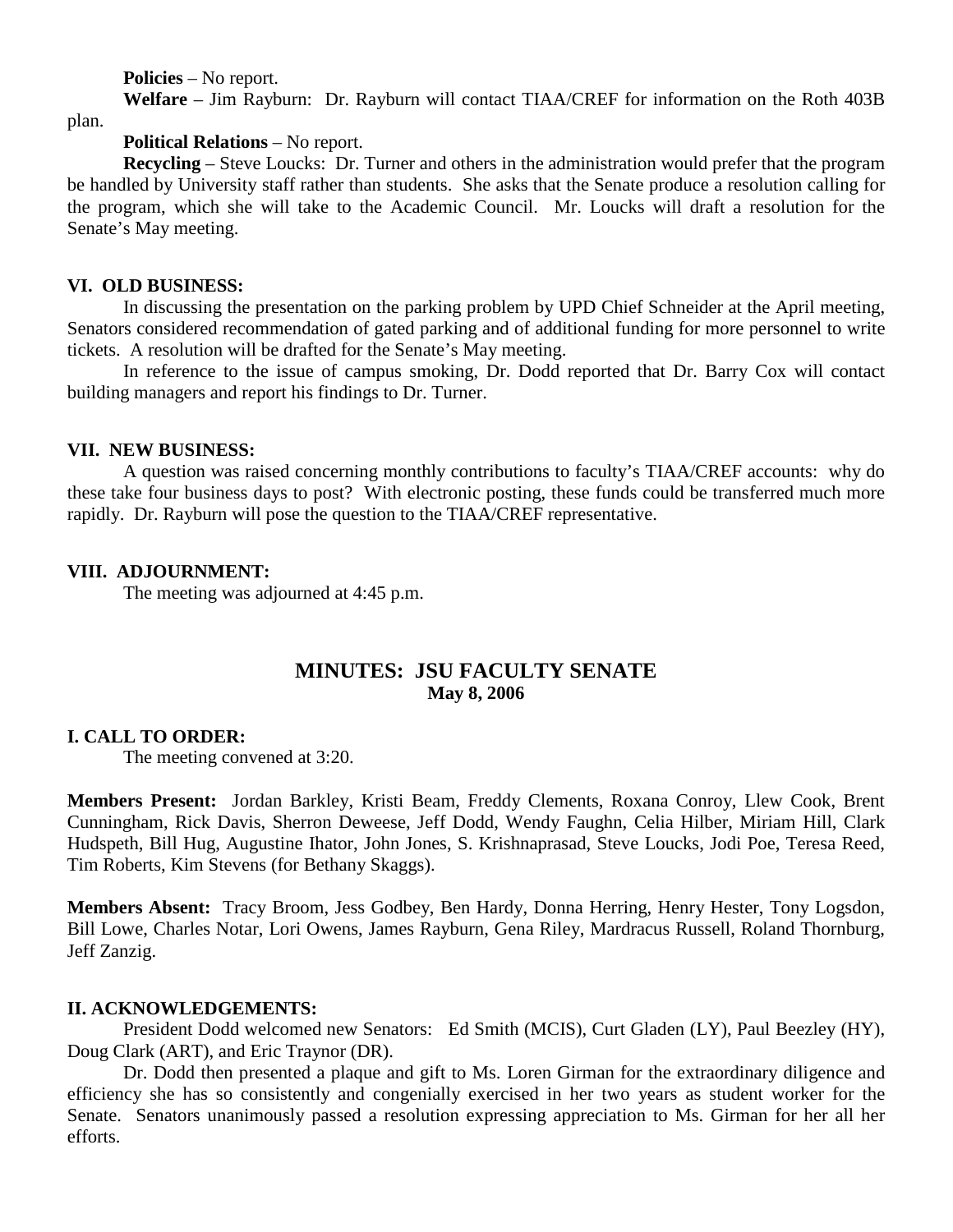New Senate President Teresa Reed presented Jeff Dodd a plaque and a gift, to express the Senate's appreciation of his two years of service as the body's President. Dr. Dodd is the only Senate President to serve two terms.

### **III. APPROVAL OF MINUTES:**

Minutes from the Senate's April meeting were approved as written.

### **IV. PRESIDENT'S REPORT:**

Dr. Dodd had several announcements:

**From the Board of Trustees' Meeting, April 17:** The University will purchase a building at McClellan, to warehouse materials for the Alabama Math and Science Initiative.

Beginning in the fall term, tuition will be charged on a per-hour basis.

Dr. Dodd distributed a survey from the Strategic Planning Committee indicating opinions from faculty and students regarding the University's actual achievement of its "core values" and its potential achievement of them.

**From Dr. Turner:** Dr. Dodd distributed the new University policy on children in the workplace; it has been included in the *Policies and Procedures Manual*. Dr. Dodd stressed that the purpose of the policy is not to prohibit children in the University, but to ensure that their presence is not disruptive.

Revision of the pay structure for adjunct teachers has not yet been signed by Dr. Meehan.

Dr. Turner's memo outlining her position on students' repeating courses, already successfully completed, simply for the sake of GPA will be forthcoming at the beginning of the '06-'07 academic years. It will address other issues as well.

**Other:** Dr. Dodd distributed the response from the Distance Learning Advisory Committee to the Senate's report on the University's Distance Education program.

Turning to the issue of prayer at University functions, he distributed and discussed the preface to the prayer offered at spring commencement. The intent of the preface is to emphasize the University's commitment to diversity; unfortunately, many of the audience were unable to hear the preface because of the stadium's poor acoustics. Dr. Turner will make every effort to correct the problem. To further address concerns about prayer at graduation, Dr. Meehan will include in the program for every commencement a footnote also stressing diversity.

Finally, Dr. Dodd distributed the University policy on summer workloads.

#### **V. COMMITTEE REPORTS:**

**Elections:** Teresa Reed announced the candidates for '06-'07 Senate offices: James Rayburn (BY) for Vice President/President Elect, Clark Hudspeth (SY/SW) for Historian, and Lori Owens (PSC) for Secretary. All were elected unanimously.

**Executive Committee:** Concerning changes in Senate Constitution and Bylaws pertaining to the Library's division into two departments, Jeff Dodd noted that approval of the changes by six more academic departments is needed for the requisite three-fourths. However, there should be no problem in meeting the goal in time to submit the changes to the Board of Trustees at their June meeting.

**Admissions and Scholarship:** No report.

**Honors:** Jodi Poe announced that Committee recommendations for emeriti and other University awards have been submitted. The awards ceremony will be May 23.

**Policies:** No report.

**Welfare:** No report.

**Political Relations:** No report.

**Recycling:** Steve Loucks offered a resolution in favor of establishing a recycling program, which Senators approved unanimously. Dr. Dodd expressed the Senate's gratitude to Mr. Loucks for his hard work throughout the year on initiating the program.